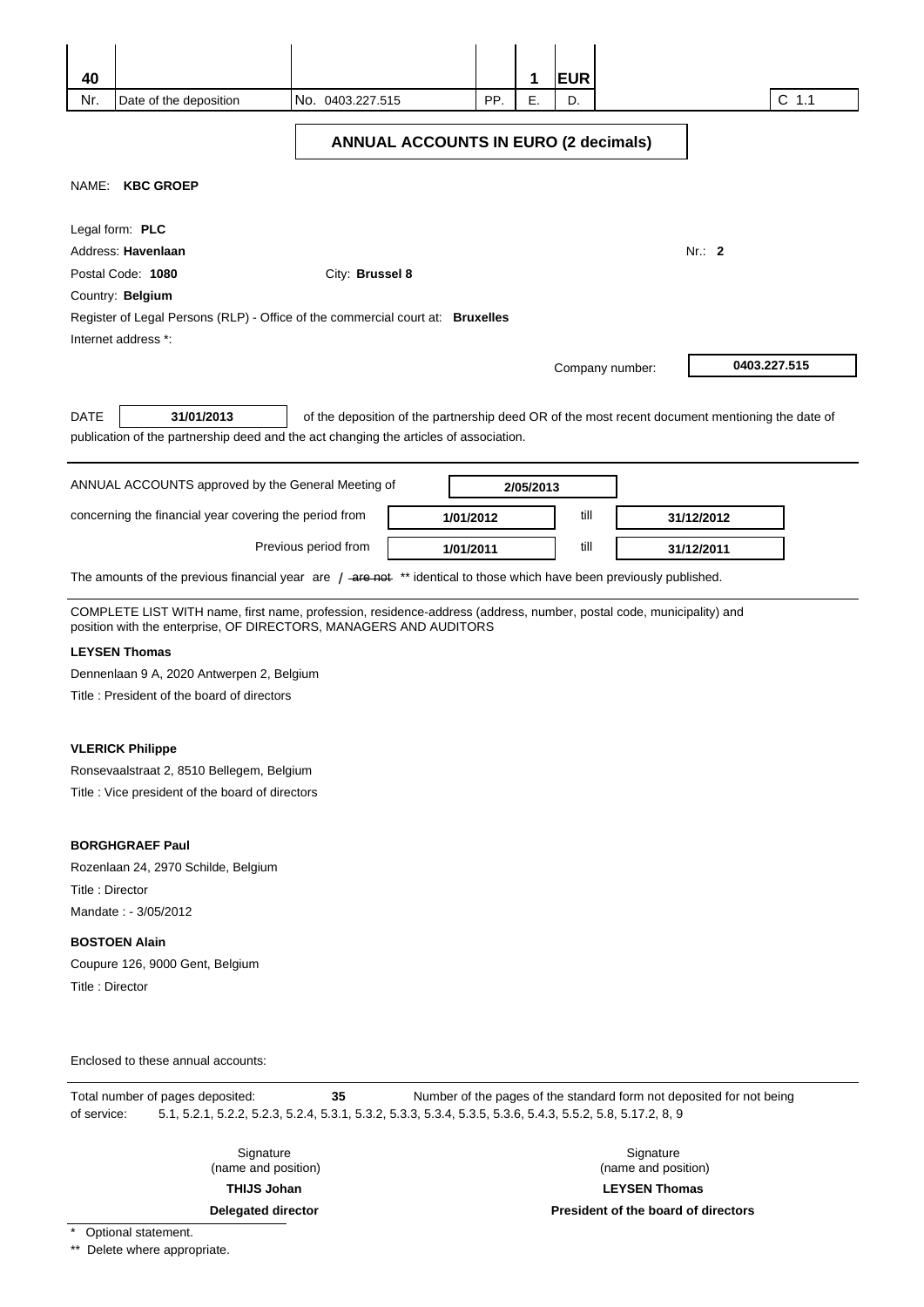LIST OF DIRECTORS, MANAGERS AND AUDITORS (continuation of the previous page)

## **CORNU Jozef**

Grouwesteenstraat 13, 9170 Sint-Gillis-Waas, Belgium Title : Director

Valkenlaan 34, 2950 Kapellen (Antw.), Belgium Title : Director **DE CEUSTER Marc** 

Danhieuxstraat 1, box 37, 3090 Overijse, Belgium Title : Director **DECHAENE Tom** 

Izegemstraat 203, 8770 Ingelmunster, Belgium Title : Director **DEPICKERE Franky** 

Bosduifdreef 4, 2970 Schilde, Belgium Title : Director **DISCRY Luc** 

Floridalaan 62, 1180 Ukkel, Belgium Title : Director **DONCK Frank** 

Gouvernementsweg 140, 1950 Kraainem, Belgium Title : Director **HANSEN Jean-Pierre**  Mandate : - 19/12/2012

Tervuursesteenweg 93, 1820 Perk, Belgium Title : Director **HEREMANS Dirk** 

Vlaamse Gaaienlaan 11, 3080 Tervuren, Belgium Title : Delegated director **HOLLOWS John**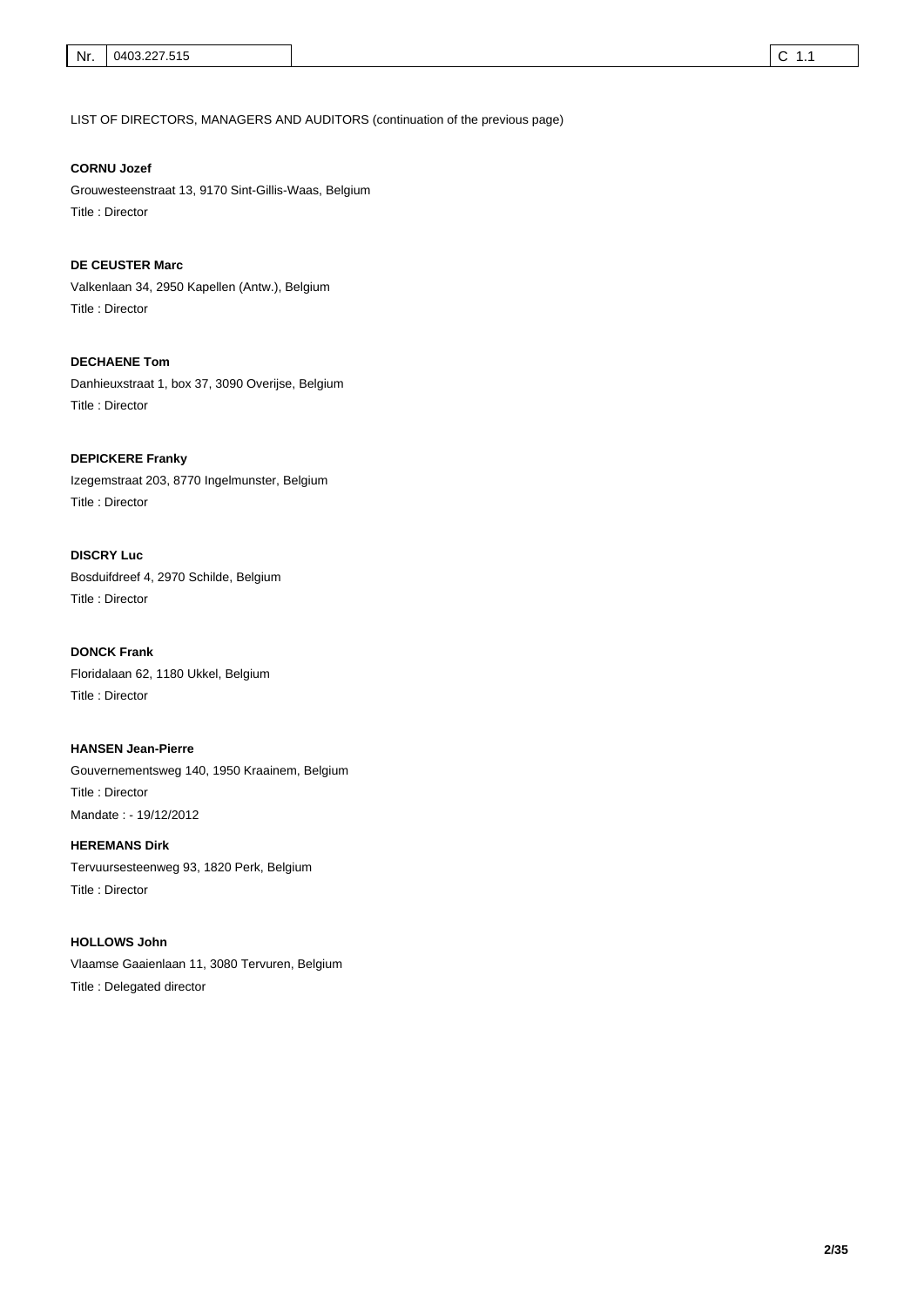LIST OF DIRECTORS, MANAGERS AND AUDITORS (continuation of the previous page)

## **MORLION Lode**

Weststraat 18, 8647 Lo-Reninge, Belgium Title : Director

#### **NAERT Philippe**

Struikenlaan 13, 2930 Brasschaat, Belgium Title : Director Mandate : - 3/05/2012

W. 8th Place 401 Hinsdale Illlinois 60521, United States of America Title : Director **PAPIRNIK Vladimira**  Mandate : 3/05/2012

## **POPELIER Luc**

Voosdonk 21, 2801 Heffen, Belgium Title : Delegated director

## **ROUSSIS Theodoros**

Poederstraat 51, 2370 Arendonk, Belgium Title : Director

#### **SOETE Hendrik**

Heiken 10, 2290 Vorselaar, Belgium Title : Director Mandate : - 3/05/2012

#### **STROOBANTS Eric**

Zoutwerf 20, box 301, 2800 Mechelen, Belgium Title : Director Mandate : - 20/12/2012

#### **THIJS Johan**

Moorsemsestraat 260, 3130 Betekom, Belgium Title : Delegated director Mandate : 3/05/2012

## **TYTGADT Alain**

Prinses Josephinelaan 7, 8300 Knokke-Heist, Belgium

Title : Director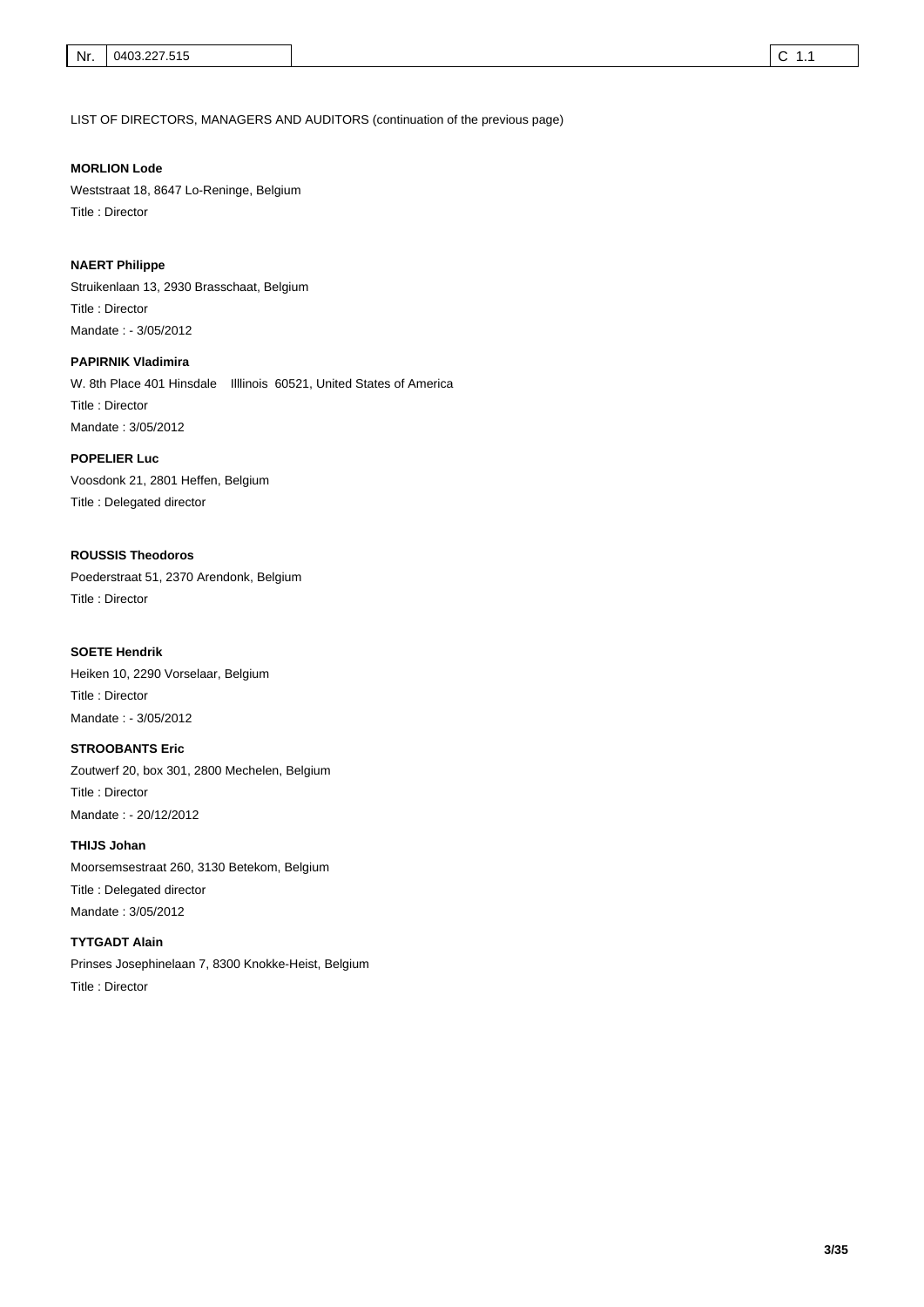LIST OF DIRECTORS, MANAGERS AND AUDITORS (continuation of the previous page)

### **VAN KERCKHOVE Ghislaine**

Wegvoeringstraat 62, 9230 Wetteren, Belgium Title : Director

## **VAN WYMEERSCH Charles**

Rue Sainte-Rita 98, 5004 Bouge, Belgium Title : Director Mandate : - 3/05/2012

Max Hermanlei 8, 2930 Brasschaat, Belgium Title : Delegated director **VANHEVEL Jan**  Mandate : - 3/05/2012

## **VANTHEMSCHE Piet**

Tombergstraat 57, 1750 Sint-Martens-Lennik, Belgium Title : Director

## **WITTEMANS Marc**

Beatrijslaan 91, 3110 Rotselaar, Belgium Title : Director

#### **ERNST & YOUNG Bedrijfsrevisoren BCVBA 0446.334.711**

De Kleetlaan 2, 1831 Diegem, Belgium Title : Auditor, Number of membership : B00160

#### Represented by:

1. VANDERBEEK Pierre De Kleetlaan 2 , 1831 Diegem, Belgium

# 2. TELDERS Peter

De Kleetlaan 2 , 1831 Diegem, Belgium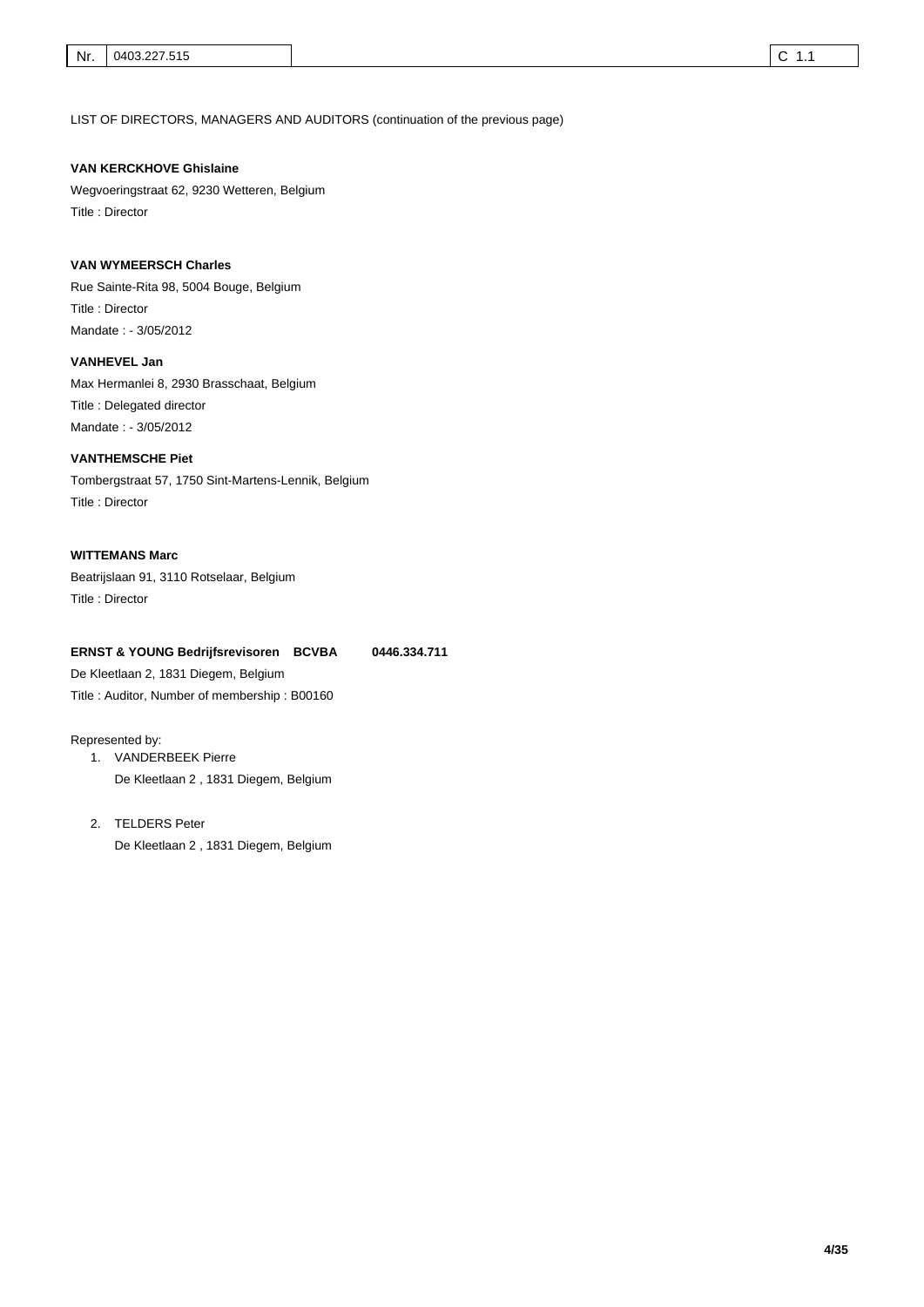### **DECLARATION ABOUT SUPPLEMENTARY AUDITING OR ADJUSTMENT MISSION**

The managing board declares that the assignment neither regarding auditing nor adjusting has been given to a person who was not authorised by law pursuant to art. 34 and 37 of the Law of 22nd April 1999 concerning the auditing and tax professions.

The annual accounts <del>hav</del>e/ have not \* been audited or adjusted by an external accountant or auditor who is not a statutory auditor.

If YES, mention here after: name, first names, profession, residence-address of each external accountant or auditor, the number of membership with the professional Institute ad hoc and the nature of this engagement:

- A. Bookkeeping of the undertaking\*\*,
- B. Preparing the annual accounts\*\*
- C. Auditing the annual accounts and/or
- D. Adjusting the annual accounts.

If the assignment mentioned either under A or B is performed by authorised accountants or authorised accountants-tax consultants, information will be given on: name, first names, profession and residence-address of each authorised accountant or accountanttax consultant, his number of membership with the Professional Institute of Accountants and Tax consultants and the nature of this engagement.

| Name, first name, profession, residence-address | Number of<br>membership | Nature of the<br>engagement<br>$(A, B, C \text{ and/or } D)$ |
|-------------------------------------------------|-------------------------|--------------------------------------------------------------|
|                                                 |                         |                                                              |

Delete where appropriate.

<sup>\*\*</sup> Optional disclosure.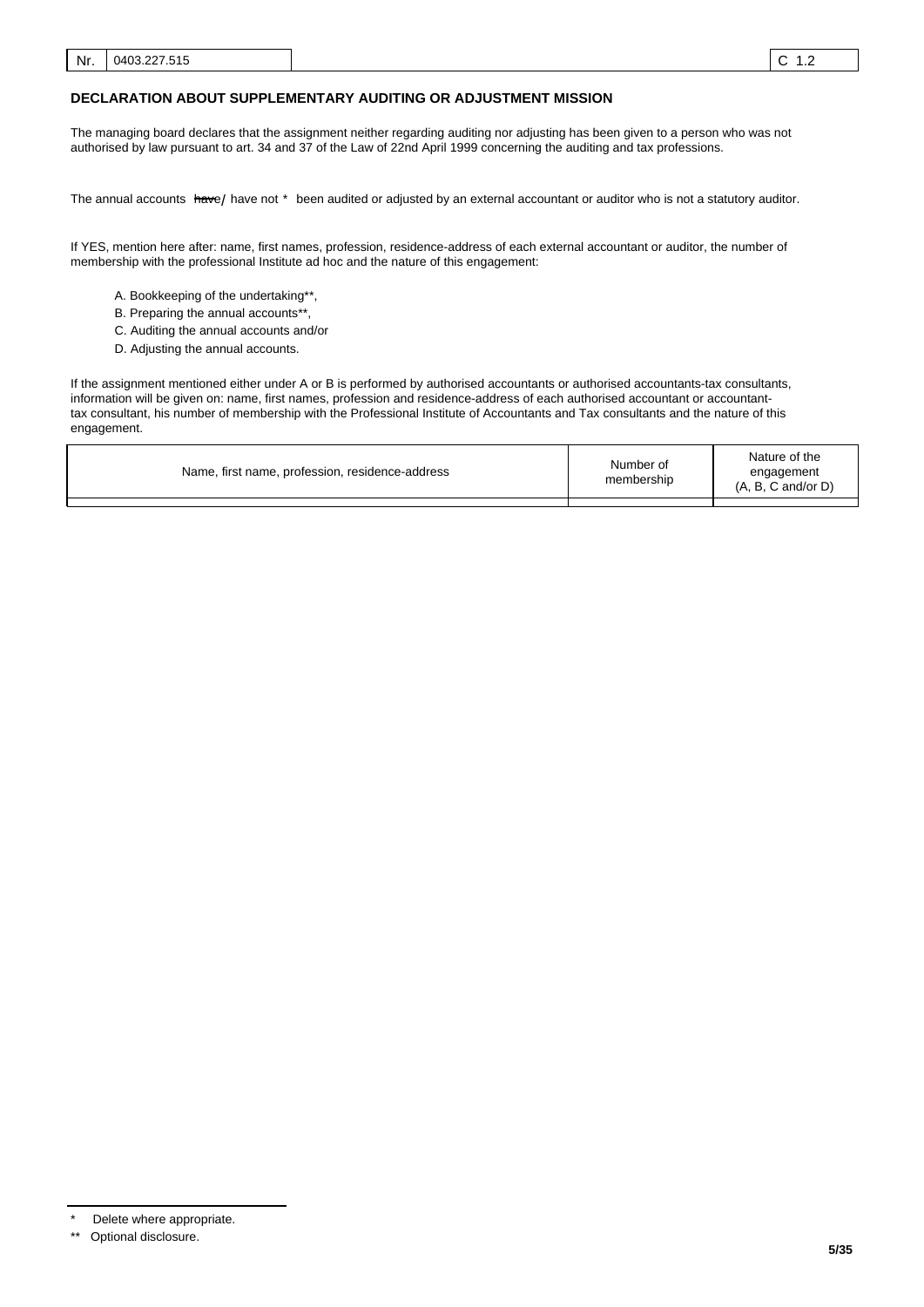# **BALANCE SHEET**

|                                                     | Notes  | Codes | Period            | Previous period   |
|-----------------------------------------------------|--------|-------|-------------------|-------------------|
| <b>ASSETS</b>                                       |        |       |                   |                   |
|                                                     |        | 20/28 | 15.068.398.237,32 | 16.492.634.809,54 |
|                                                     | 5.1    | 20    |                   |                   |
|                                                     | 5.2    | 21    |                   |                   |
|                                                     | 5.3    | 22/27 |                   |                   |
|                                                     |        | 22    |                   |                   |
|                                                     |        | 23    |                   |                   |
|                                                     |        | 24    |                   |                   |
|                                                     |        | 25    |                   |                   |
|                                                     |        | 26    |                   |                   |
| Assets under construction and advance payments      |        | 27    |                   |                   |
|                                                     | 5.4/   |       |                   |                   |
|                                                     | 5.5.1  | 28    | 15.068.398.237,32 | 16.492.634.809,54 |
|                                                     | 5.14   | 280/1 | 15.067.582.579,78 | 16.481.819.152,00 |
|                                                     |        | 280   | 14.817.582.558,58 | 16.231.819.130,80 |
|                                                     |        | 281   | 250.000.021,20    | 250.000.021,20    |
| Other enterprises linked by participating interests | 5.14   | 282/3 | 815.657,54        | 10.815.657,54     |
|                                                     |        | 282   | 815.657,54        | 815.657,54        |
|                                                     |        | 283   |                   | 10.000.000,00     |
|                                                     |        | 284/8 |                   |                   |
|                                                     |        | 284   |                   |                   |
| Amounts receivable and cash guarantees              |        | 285/8 |                   |                   |
|                                                     |        |       |                   |                   |
|                                                     |        | 29/58 | 816.518.078,93    | 1.907.085.482,81  |
| Amounts receivable after more than one year         |        | 29    |                   |                   |
|                                                     |        | 290   |                   |                   |
|                                                     |        | 291   |                   |                   |
|                                                     |        | 3     |                   |                   |
|                                                     |        | 30/36 |                   |                   |
|                                                     |        | 30/31 |                   |                   |
|                                                     |        | 32    |                   |                   |
|                                                     |        | 33    |                   |                   |
|                                                     |        | 34    |                   |                   |
|                                                     |        | 35    |                   |                   |
|                                                     |        | 36    |                   |                   |
|                                                     | 5.5.1/ | 37    |                   |                   |
|                                                     | 5.6    | 40/41 | 20.379.111,73     | 20.862.131,27     |
|                                                     |        | 40    | 118.348,04        | 454.455,07        |
|                                                     |        | 41    | 20.260.763,69     | 20.407.676,20     |
| <b>Current investments</b>                          |        | 50/53 | 375.001.406,27    | 1.849.480.791,03  |
|                                                     |        | 50    |                   | 154.479.384,76    |
|                                                     |        | 51/53 | 375.001.406,27    | 1.695.001.406,27  |
|                                                     |        | 54/58 | 414.705.416,90    | 27.613.979,70     |
|                                                     | 5.6    | 490/1 | 6.432.144,03      | 9.128.580,81      |
|                                                     |        | 20/58 | 15.884.916.316,25 | 18.399.720.292,35 |
|                                                     |        |       |                   |                   |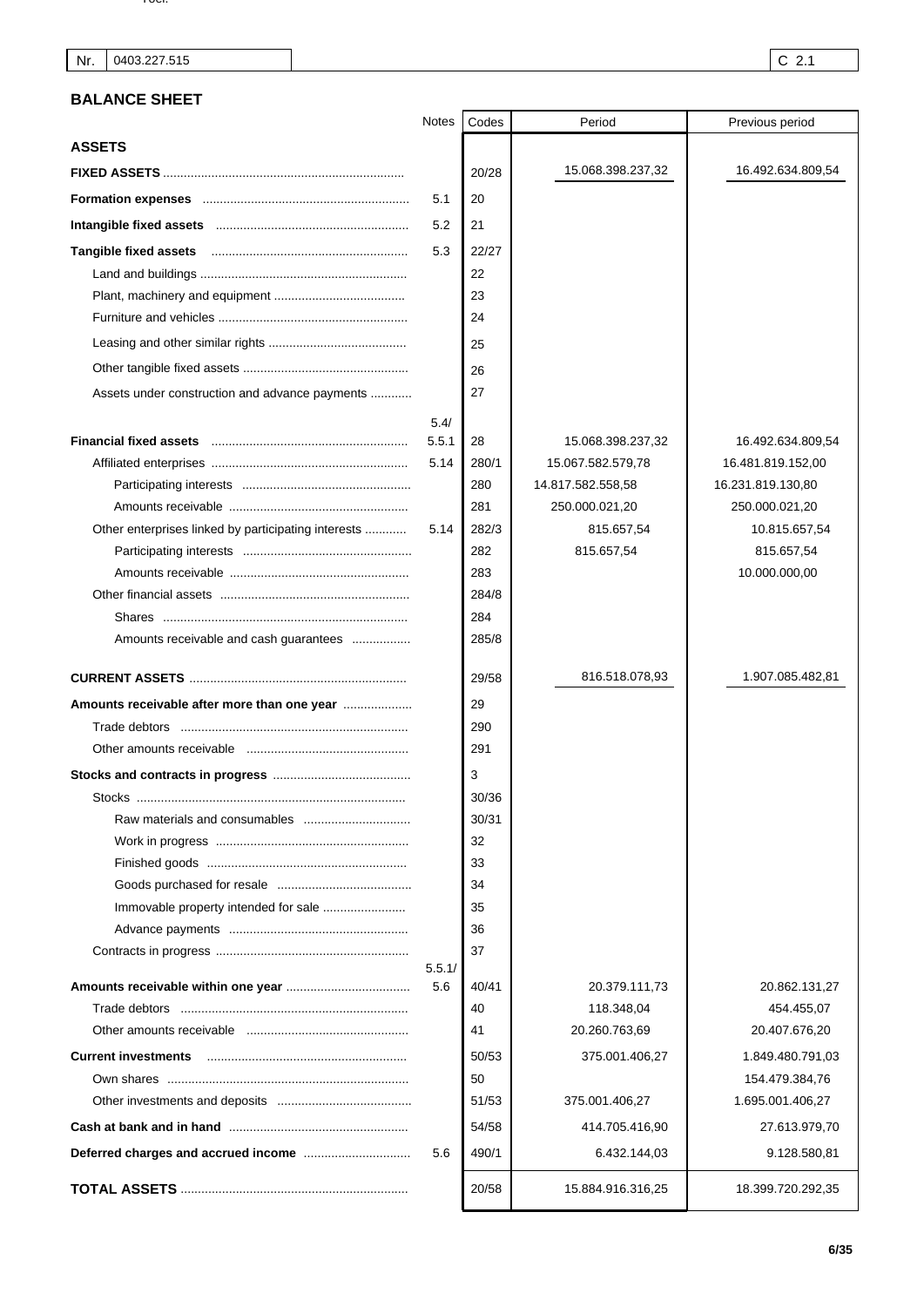| 0403.227.515<br>Nr.                                    |              |            |                                | $C$ 2.2                          |
|--------------------------------------------------------|--------------|------------|--------------------------------|----------------------------------|
| <b>EQUITY AND LIABILITIES</b>                          | <b>Notes</b> | Codes      | Period                         | Previous period                  |
|                                                        |              | 10/15      | 10.856.964.821,15              | 10.015.588.584,92                |
| Capital                                                | 5.7          | 10         | 1.450.401.447,91               | 1.245.126.541,75                 |
|                                                        |              | 100        | 1.450.401.447,91               | 1.245.126.541,75                 |
|                                                        |              | 101        |                                |                                  |
|                                                        |              | 11         | 5.384.641.464,66               | 4.336.827.168,24                 |
|                                                        |              | 12<br>13   | 1.447.301.925,70               | 1.445.019.965,37                 |
|                                                        |              |            |                                |                                  |
| Reserves not available                                 |              | 130<br>131 | 126.794.614,51<br>1.338.625,03 | 124.512.654,18<br>155.818.009,79 |
|                                                        |              | 1310       |                                | 154.479.384,76                   |
|                                                        |              | 1311       | 1.338.625,03                   | 1.338.625,03                     |
|                                                        |              | 132        | 189.869.166,01                 | 189.869.166,01                   |
|                                                        |              | 133        | 1.129.299.520,15               | 974.820.135,39                   |
|                                                        |              | 14         | 2.574.619.982,88               | 2.988.614.909,56                 |
|                                                        |              | 15         |                                |                                  |
| Advance to associates on the sharing                   |              | 19         |                                |                                  |
| <b>PROVISIONS AND DEFERRED TAXES</b>                   |              | 16         |                                |                                  |
|                                                        |              | 160/5      |                                |                                  |
|                                                        |              | 160        |                                |                                  |
|                                                        |              | 161        |                                |                                  |
|                                                        |              | 162        |                                |                                  |
|                                                        | 5.8          | 163/5      |                                |                                  |
|                                                        |              | 168        |                                |                                  |
|                                                        |              | 17/49      | 5.027.951.495,10               | 8.384.131.707,43                 |
|                                                        | 5.9          | 17         | 3.600.354.823,62               | 6.901.344.245,84                 |
|                                                        |              | 170/4      | 3.600.354.823,62               | 6.901.344.245,84                 |
|                                                        |              | 170        | 3.499.999.977,00               | 6.499.999.970,00                 |
|                                                        |              | 171        | 100.354.846,62                 | 401.344.275,84                   |
|                                                        |              | 172        |                                |                                  |
|                                                        |              | 173        |                                |                                  |
|                                                        |              | 174        |                                |                                  |
|                                                        |              | 175        |                                |                                  |
|                                                        |              | 1750       |                                |                                  |
|                                                        |              | 1751       |                                |                                  |
| Advances received on contracts in progress             |              | 176        |                                |                                  |
|                                                        |              | 178/9      |                                |                                  |
|                                                        |              | 42/48      | 1.415.765.122,13               | 1.456.564.659,71                 |
| Current portion of amounts payable after more than one | 5.9          | 42         |                                | 730.116.353,01                   |
|                                                        |              | 43         | 400.000.020,42                 | 112.563.257,38                   |
|                                                        |              | 430/8      | 20,42                          |                                  |
|                                                        |              | 439        | 400.000.000,00                 | 112.563.257,38                   |
|                                                        |              | 44         | 4.698.829,31                   | 5.967.538,40                     |
|                                                        |              | 440/4      | 4.698.829,31                   | 5.967.538,40                     |
|                                                        |              | 441        |                                |                                  |
| Advances received on contracts in progress             |              | 46         |                                |                                  |
| Taxes, remuneration and social security                | 5.9          | 45         | 1.350.220,93                   | 1.199.489,37                     |
|                                                        |              | 450/3      | 349.641,93                     |                                  |
|                                                        |              | 454/9      | 1.000.579,00                   | 1.199.489,37                     |
|                                                        |              | 47/48      | 1.009.716.051,47               | 606.718.021,55                   |
|                                                        | 5.9          | 492/3      | 11.831.549,35                  | 26.222.801,88                    |
|                                                        |              | 10/49      | 15.884.916.316,25              | 18.399.720.292,35                |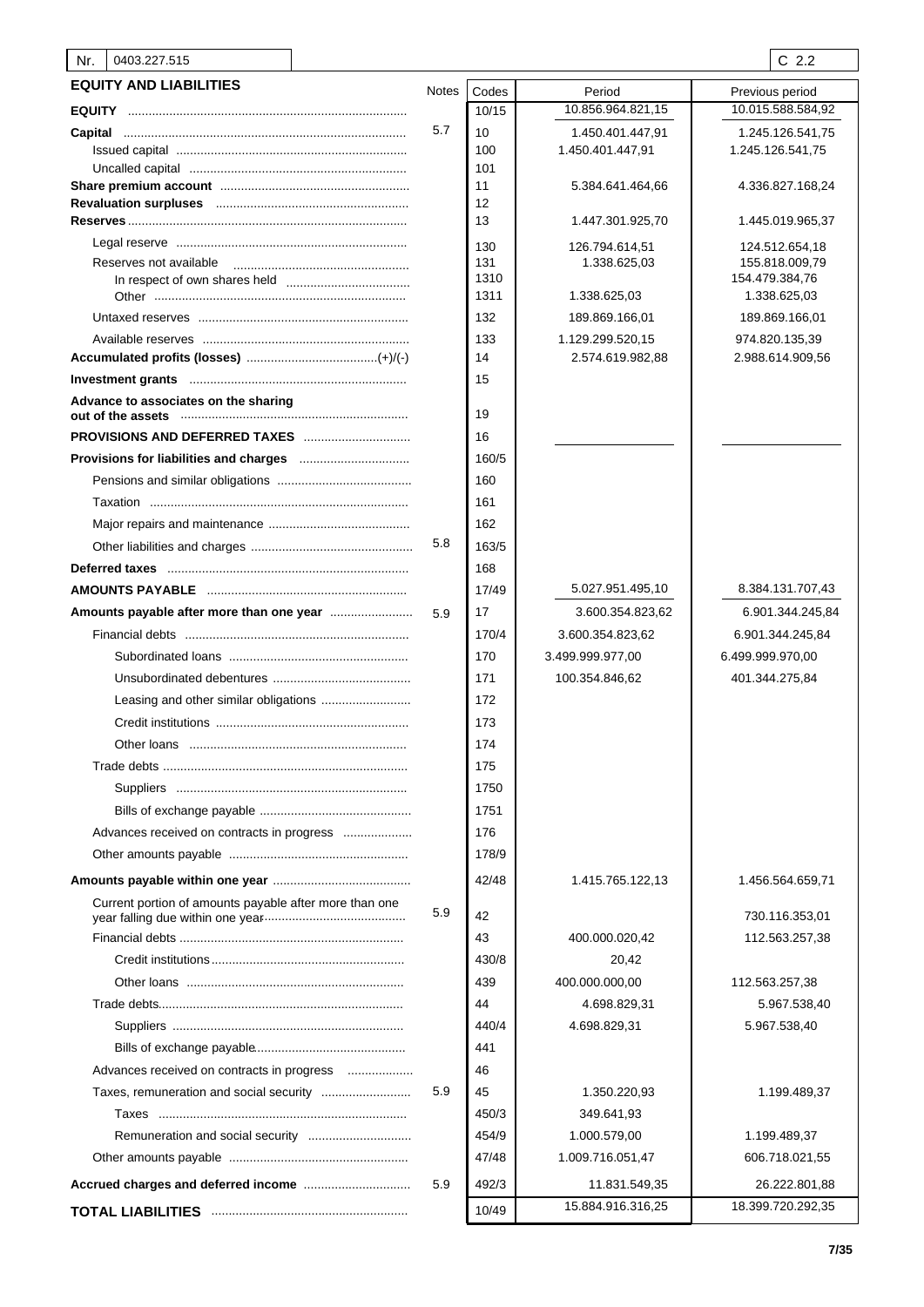## **INCOME STATEMENT**

|                                                                                                                | <b>Notes</b> | Codes | Period           | Previous period  |
|----------------------------------------------------------------------------------------------------------------|--------------|-------|------------------|------------------|
|                                                                                                                |              |       |                  |                  |
|                                                                                                                | 5.10         | 70/74 | 6.874.553,11     | 1.537.654,01     |
|                                                                                                                |              | 70    |                  |                  |
| Increase (decrease) in stocks of<br>finished goods, work and contracts in progress $(+)/(-)$                   |              | 71    |                  |                  |
| Own construction capitalised                                                                                   |              | 72    |                  |                  |
|                                                                                                                |              | 74    | 6.874.553,11     | 1.537.654,01     |
|                                                                                                                |              | 60/64 | 99.902.583,49    | 57.341.618,51    |
|                                                                                                                |              | 60    |                  |                  |
| Purchases                                                                                                      |              | 600/8 |                  |                  |
|                                                                                                                |              | 609   |                  |                  |
|                                                                                                                |              | 61    | 94.071.408,70    | 52.080.607,51    |
| Remuneration, social security costs and pensions $(+) / (-)$                                                   | 5.10         | 62    | 5.641.542,05     | 5.090.607,38     |
| Depreciation of and amounts written off formation<br>expenses, intangible and tangible fixed assets            |              | 630   |                  |                  |
| Amounts written down stocks, contracts in progress and<br>trade debtors - Appropriations (write-backs) (+)/(-) | 5.10         | 631/4 |                  |                  |
| Provisions for risks and charges - Appropriations (uses                                                        | 5.10         | 635/7 |                  | $-5.795,94$      |
|                                                                                                                | 5.10         | 640/8 | 189.632,74       | 176.199,56       |
| Operation charges carried to assets as restructuring                                                           |              | 649   |                  |                  |
|                                                                                                                |              | 9901  | -93.028.030,38   | -55.803.964,50   |
|                                                                                                                |              | 75    | 1.171.269.846,07 | 3.225.835.133,40 |
|                                                                                                                |              | 750   | 912.667.671,87   | 3.215.592.950,55 |
|                                                                                                                |              | 751   | 9.629.598,22     | 7.510.817,28     |
|                                                                                                                | 5.11         | 752/9 | 248.972.575,98   | 2.731.365,57     |
|                                                                                                                | 5.11         | 65    | 1.120.295.042,82 | 921.378.511,93   |
|                                                                                                                |              | 650   | 1.003.726.316,83 | 705.654.873,31   |
| Amounts written down on current assets except<br>stocks, contracts in progress and                             |              | 651   | -119.827.474,99  | 214.973.599,16   |
|                                                                                                                |              | 652/9 | 236.396.200,98   | 750.039,46       |
| Gain (loss) on ordinary activities before taxes  (+)/(-)                                                       |              | 9902  | $-42.053.227,13$ | 2.248.652.656,97 |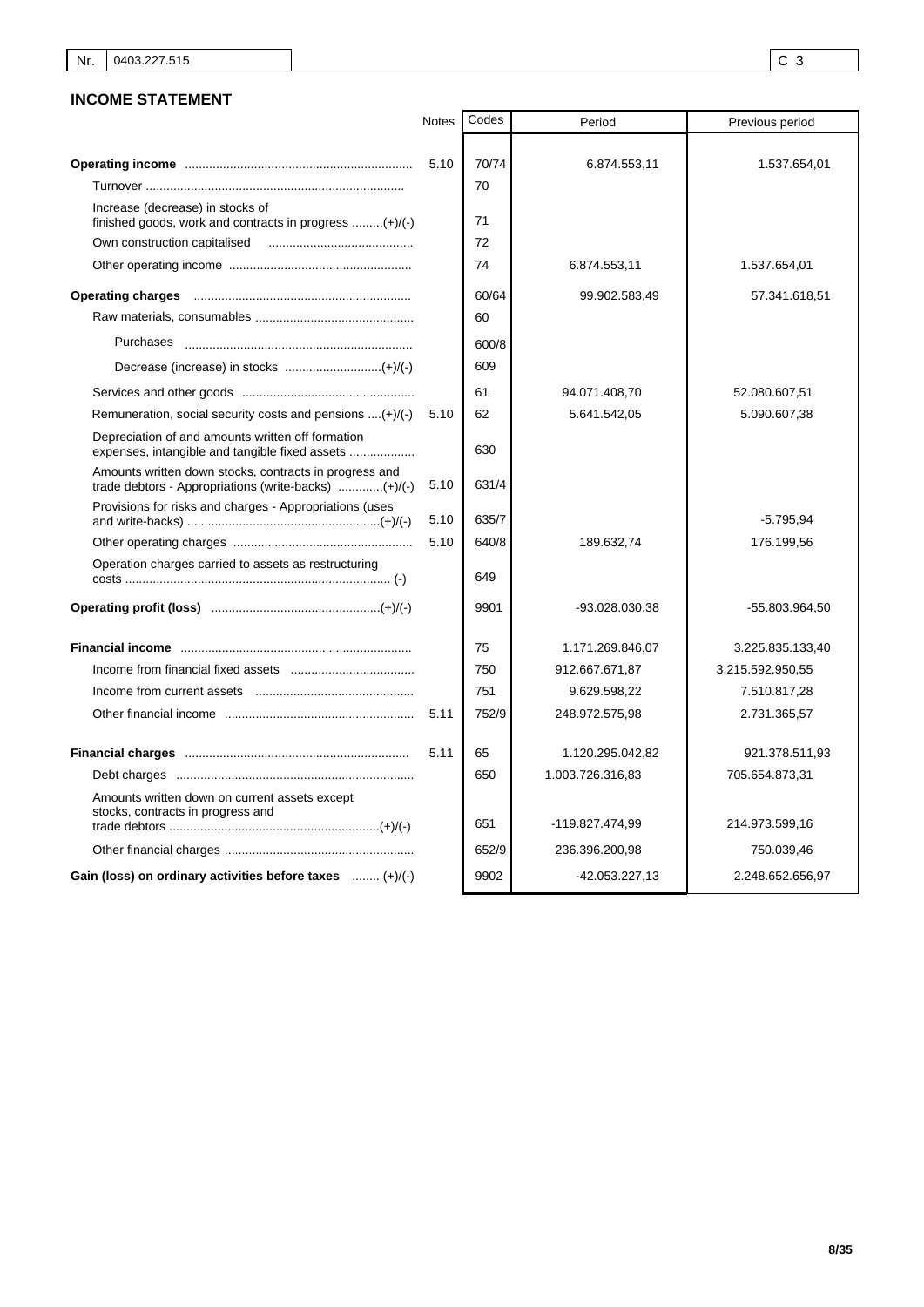|                                                                                                                    | Codes | Period          | Previous period  |
|--------------------------------------------------------------------------------------------------------------------|-------|-----------------|------------------|
|                                                                                                                    |       |                 |                  |
|                                                                                                                    | 76    | 91.661.389,60   | 6.188.017,17     |
| Write-back of depreciation and of amounts written down                                                             | 760   |                 |                  |
| Write-back of amounts written down financial fixed assets                                                          | 761   | 91.661.389,50   |                  |
| Write-back of provisions for extraordinary liabilities and                                                         | 762   |                 |                  |
|                                                                                                                    | 763   |                 | 6.188.017,17     |
|                                                                                                                    | 764/9 | 0,10            |                  |
|                                                                                                                    | 66    | 5.500.000,00    | 434.006.140,88   |
| Extraordinary depreciation of and extraordinary amounts<br>written off formation expenses, intangible and tangible | 660   |                 |                  |
| Amounts written down financial fixed assets                                                                        | 661   |                 | 434.000.000,00   |
| Provisions for extraordinary liabilities and charges -                                                             | 662   |                 |                  |
|                                                                                                                    | 663   | 5.500.000,00    | 6.100,00         |
| 5.11                                                                                                               | 664/8 |                 | 40,88            |
| Extraordinary charges carried to assets as restructuring                                                           | 669   |                 |                  |
|                                                                                                                    | 9903  | 44.108.162,47   | 1.820.834.533,26 |
|                                                                                                                    | 780   |                 |                  |
|                                                                                                                    | 680   |                 |                  |
| 5.12                                                                                                               | 67/77 | $-1.531.044,22$ | $-32.479,90$     |
|                                                                                                                    | 670/3 | 14.425.557,34   |                  |
| Adjustment of income taxes and write-back of tax                                                                   | 77    | 15.956.601,56   | 32.479,90        |
|                                                                                                                    | 9904  | 45.639.206,69   | 1.820.867.013,16 |
|                                                                                                                    | 789   |                 |                  |
|                                                                                                                    | 689   |                 |                  |
| Profit (loss) for the period available for appropriation $(+)/(-)$                                                 | 9905  | 45.639.206,69   | 1.820.867.013,16 |

I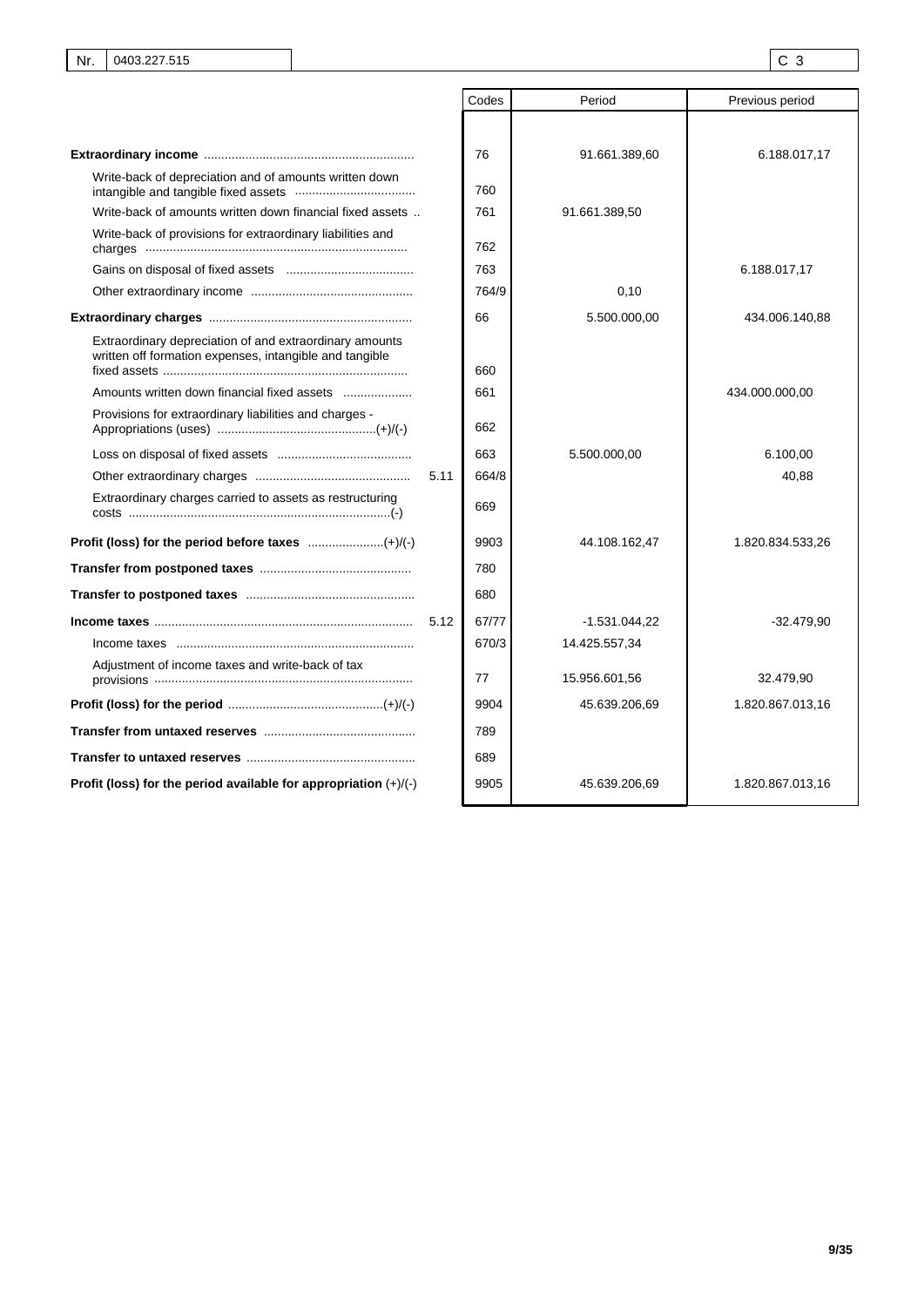# **APPROPRIATION ACCOUNT**

| 9906   |
|--------|
| (9905) |
| 14P    |
| 791/2  |
| 791    |
| 792    |
| 691/2  |
| 691    |
| 6920   |
| 6921   |
| (14)   |
| 794    |
| 694/6  |
| 694    |
| 695    |
| 696    |
|        |

| Codes  | Period           | Previous period  |
|--------|------------------|------------------|
|        |                  |                  |
| 9906   | 3.034.254.116,25 | 2.992.082.748,35 |
| (9905) | 45.639.206,69    | 1.820.867.013,16 |
| 14P    | 2.988.614.909,5  | 1.171.215.735,19 |
| 791/2  |                  |                  |
| 791    |                  |                  |
| 792    |                  |                  |
| 691/2  | 2.281.960,33     | 21.641.43        |
| 691    |                  |                  |
| 6920   | 2.281.960,33     | 21.641,43        |
| 6921   |                  |                  |
| (14)   | 2.574.619.982,88 | 2.988.614.909,5  |
| 794    |                  |                  |
| 694/6  | 457.352.173,04   | 3.446.197,36     |
| 694    | 416.967.355,00   | 3.446.197,36     |
| 695    |                  |                  |
| 696    | 40.384.818,04    |                  |
|        |                  |                  |

ı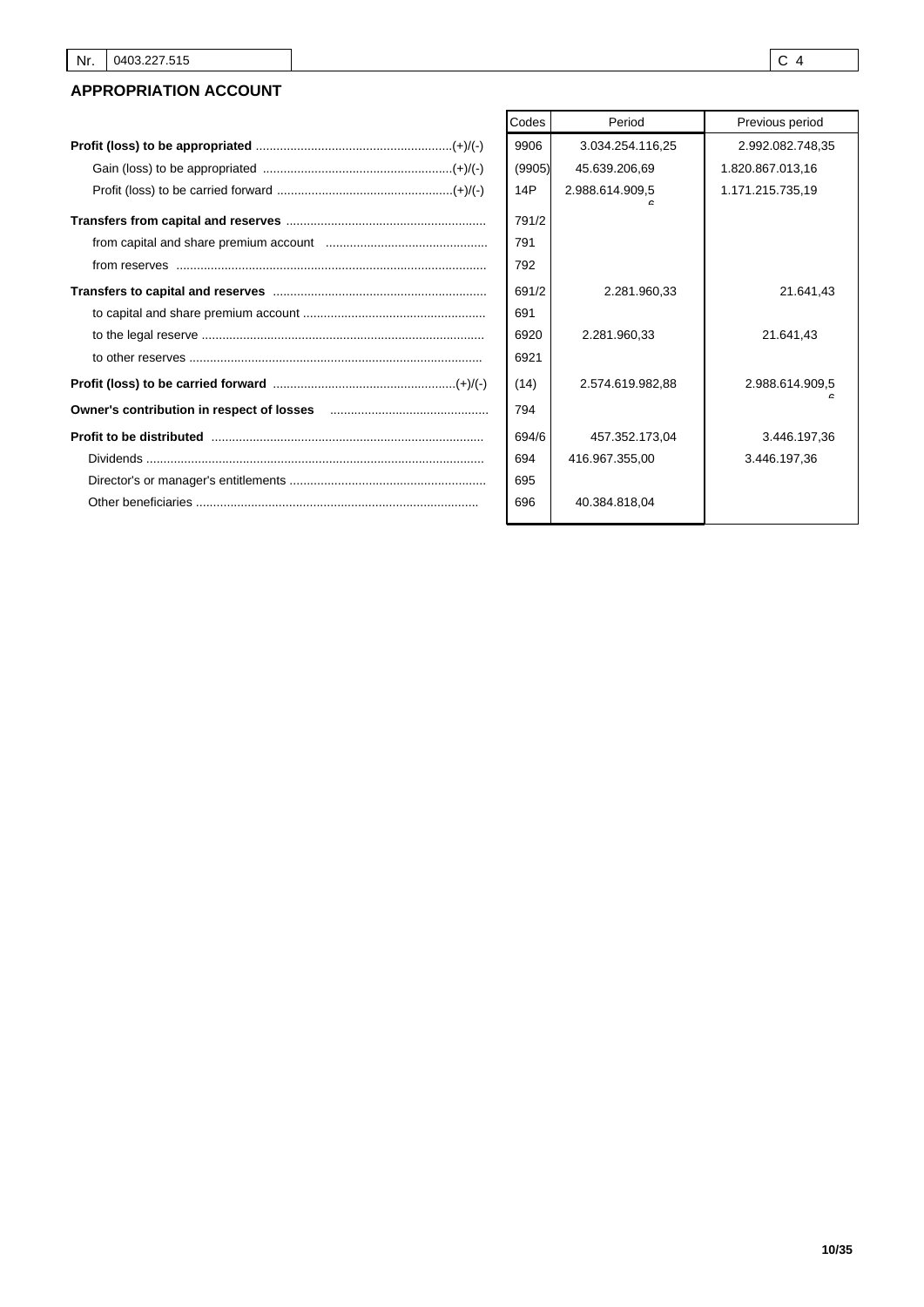## **STATEMENT OF FINANCIAL FIXED ASSETS**

|                                                                       | Codes | Period            | Previous period   |
|-----------------------------------------------------------------------|-------|-------------------|-------------------|
|                                                                       |       |                   |                   |
| AFFILIATED ENTERPRISES - PARTICIPATING INTERESTS AND<br><b>SHARES</b> |       |                   |                   |
|                                                                       | 8391P | XXXXXXXXXXXXXX    | 17.098.492.769,56 |
| Movements during the period                                           |       |                   |                   |
|                                                                       | 8361  | 4.428.00          |                   |
|                                                                       | 8371  | 2.287.442.191,05  |                   |
|                                                                       | 8381  |                   |                   |
|                                                                       | 8391  | 14.811.055.006,51 |                   |
|                                                                       | 8451P | XXXXXXXXXXXXXX    | 10.326.361,24     |
| Movements during the period                                           |       |                   |                   |
|                                                                       | 8411  |                   |                   |
|                                                                       | 8421  |                   |                   |
|                                                                       | 8431  | 3.798.809,17      |                   |
|                                                                       | 8441  |                   |                   |
|                                                                       | 8451  | 6.527.552,07      |                   |
|                                                                       | 8521P | XXXXXXXXXXXXXX    | 877.000.000,00    |
| Movements during the period                                           |       |                   |                   |
|                                                                       | 8471  |                   |                   |
|                                                                       | 8481  | 91.661.389,50     |                   |
|                                                                       | 8491  |                   |                   |
|                                                                       | 8501  | 785.338.610,50    |                   |
|                                                                       | 8511  |                   |                   |
|                                                                       | 8521  |                   |                   |
|                                                                       | 8551P | XXXXXXXXXXXXXX    |                   |
|                                                                       | 8541  |                   |                   |
| Uncalled amounts at the end of the period                             | 8551  |                   |                   |
|                                                                       | (280) | 14.817.582.558,58 |                   |
| <b>AFFILIATED ENTERPRISES - AMOUNTS RECEIVABLE</b>                    |       |                   |                   |
|                                                                       | 281P  | XXXXXXXXXXXXXX    | 250.000.021,20    |
| Movements during the period                                           |       |                   |                   |
|                                                                       | 8581  |                   |                   |
|                                                                       | 8591  |                   |                   |
|                                                                       | 8601  |                   |                   |
|                                                                       | 8611  |                   |                   |
|                                                                       | 8621  |                   |                   |
|                                                                       | 8631  |                   |                   |
|                                                                       | (281) | 250.000.021,20    |                   |
| ACCUMULATED AMOUNTS WRITTEN OFF ON AMOUNTS                            | 8651  |                   |                   |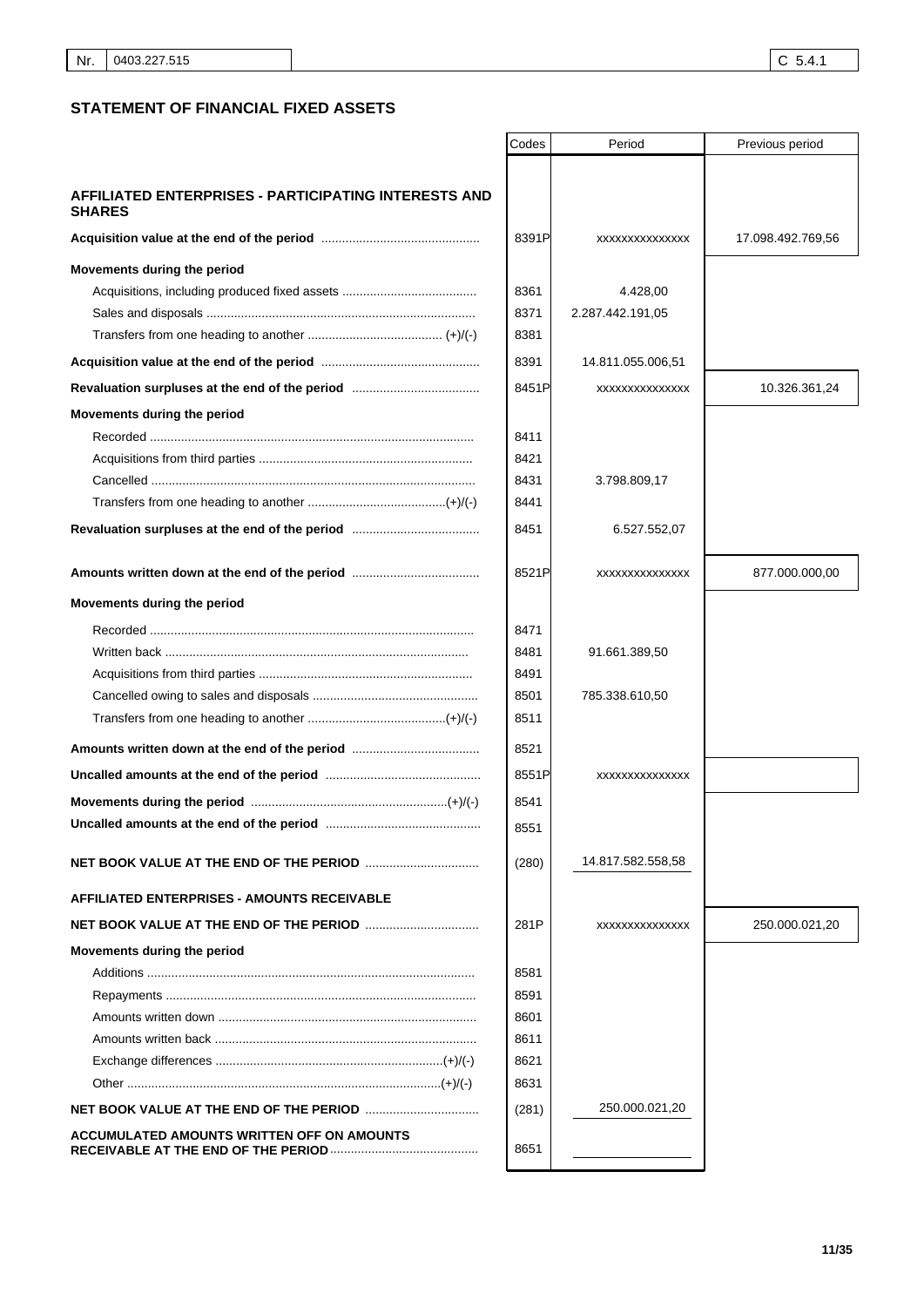|                                                                                           | Codes | Period           | Previous period |
|-------------------------------------------------------------------------------------------|-------|------------------|-----------------|
| OTHER ENTERPRISES LINKED BY PARTICIPATING INTERESTS -                                     |       |                  |                 |
| <b>PARTICIPATING INTERESTS AND SHARES</b>                                                 |       |                  |                 |
|                                                                                           | 8392P | XXXXXXXXXXXXXX   | 815.657,54      |
| Movements during the period                                                               |       |                  |                 |
|                                                                                           | 8362  |                  |                 |
|                                                                                           | 8372  |                  |                 |
|                                                                                           | 8382  |                  |                 |
|                                                                                           | 8392  | 815.657,54       |                 |
|                                                                                           | 8452P | XXXXXXXXXXXXXX   |                 |
| Movements during the period                                                               |       |                  |                 |
|                                                                                           | 8412  |                  |                 |
|                                                                                           | 8422  |                  |                 |
|                                                                                           | 8432  |                  |                 |
|                                                                                           | 8442  |                  |                 |
|                                                                                           | 8452  |                  |                 |
|                                                                                           | 8522P | XXXXXXXXXXXXXX   |                 |
| Movements during the period                                                               |       |                  |                 |
|                                                                                           | 8472  |                  |                 |
|                                                                                           | 8482  |                  |                 |
|                                                                                           | 8492  |                  |                 |
|                                                                                           | 8502  |                  |                 |
|                                                                                           | 8512  |                  |                 |
|                                                                                           | 8522  |                  |                 |
|                                                                                           | 8552P | XXXXXXXXXXXXXX   |                 |
|                                                                                           | 8542  |                  |                 |
|                                                                                           | 8552  |                  |                 |
|                                                                                           | (282) | 815.657,54       |                 |
| <b>OTHER ENTERPRISES LINKED BY PARTICIPATING INTERESTS -</b><br><b>AMOUNTS RECEIVABLE</b> |       |                  |                 |
|                                                                                           | 283P  | XXXXXXXXXXXXXX   | 10.000.000,00   |
| Movements during the period                                                               |       |                  |                 |
|                                                                                           | 8582  |                  |                 |
|                                                                                           | 8592  |                  |                 |
|                                                                                           | 8602  |                  |                 |
|                                                                                           | 8612  |                  |                 |
|                                                                                           | 8622  |                  |                 |
|                                                                                           | 8632  | $-10.000.000,00$ |                 |
|                                                                                           | (283) |                  |                 |
| ACCUMULATED AMOUNTS WRITTEN OFF ON AMOUNTS                                                |       |                  |                 |
|                                                                                           | 8652  |                  |                 |
|                                                                                           |       |                  |                 |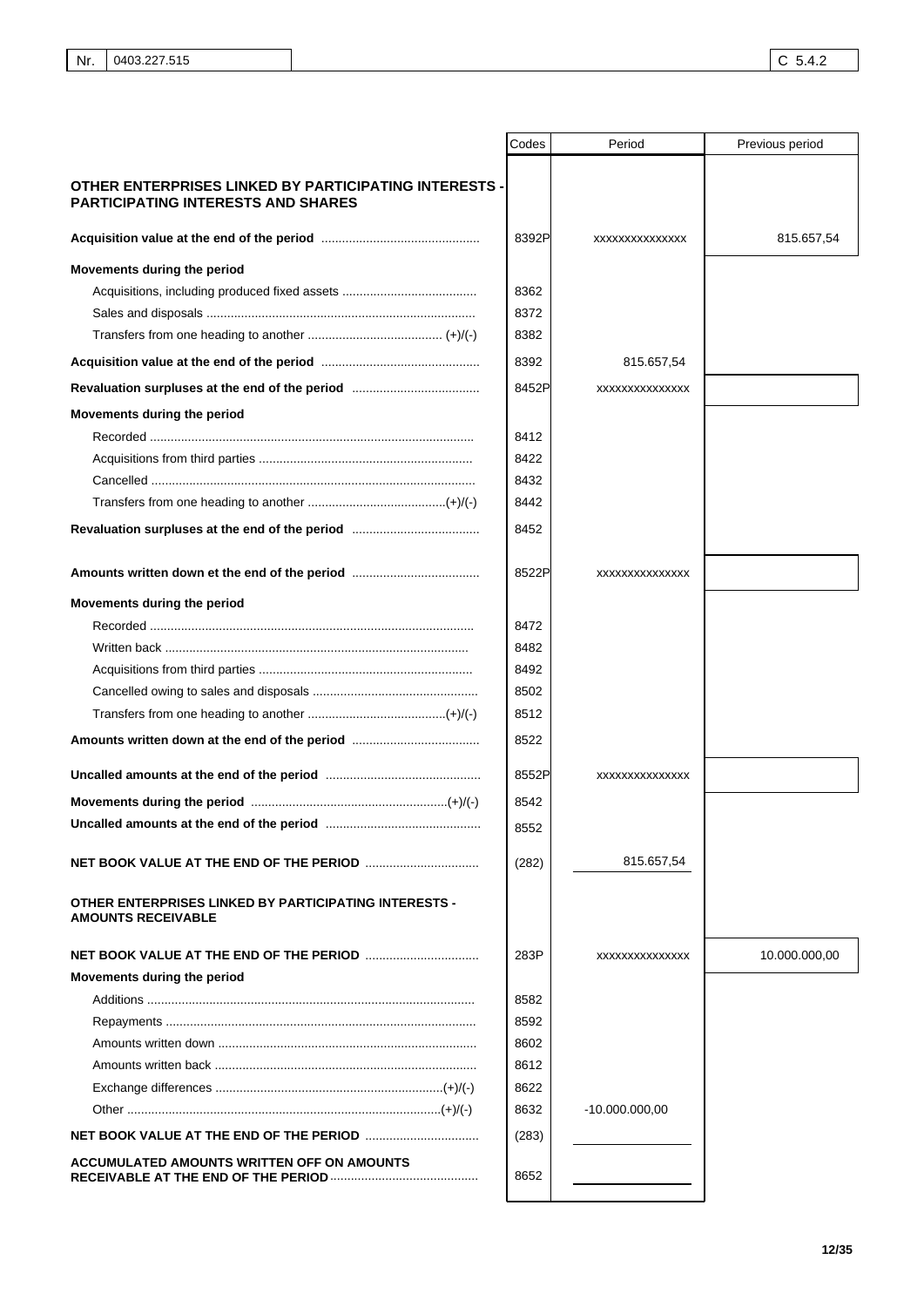## **INFORMATION RELATING TO THE SHARE IN THE CAPITAL**

## **SHARE IN THE CAPITAL AND OTHER RIGHTS IN OTHER COMPANIES**

List of both enterprises in wich the enterprise holds a participating interest (recorded in the heading 28 of assets) and other enterprises in which the enterprise holds rights (recorded in the headings 28 and 50/53 of assets) in the amount of at least 10% of the capital issued.

| NAME, full address of the REGISTERED                                                                                                 | Shares held by         |       |                   | Information from the most recent period for<br>which annual accounts are available |              |                                       |               |  |
|--------------------------------------------------------------------------------------------------------------------------------------|------------------------|-------|-------------------|------------------------------------------------------------------------------------|--------------|---------------------------------------|---------------|--|
| OFFICE and for the enterprise governed by<br>Belgian law, the COMPANY NUMBER                                                         | directly               |       | subsi-<br>diaries | Primary                                                                            | Mone-        | Capital and reserves                  | Net result    |  |
|                                                                                                                                      | Number                 | %     | %                 | financial<br>statement                                                             | tary<br>unit | $(+)$ or $(-)$<br>(in monetary units) |               |  |
| <b>KBC BANK PLC</b><br>Havenlaan 2<br>1080 Brussel 8<br>Belgium<br>0462.920.226                                                      |                        |       |                   | 31/12/2011                                                                         | <b>EUR</b>   | 10.304.305.000                        | 1.707.688.000 |  |
| Ordinary shares<br><b>KBC GLOBAL SERVICES PLC</b><br>Havenlaan 2<br>1080 Brussel 8<br>Belgium<br>0465.746.488                        | 915228481              | 99,99 | 0,01              | 31/12/2011                                                                         | <b>EUR</b>   | 231.835.415                           | 19.134.510    |  |
| Ordinary shares<br><b>KBC VERZEKERINGEN PLC</b><br>Professor Roger Van Overstraetenplein 2<br>3000 Leuven<br>Belgium<br>0403.552.563 | 2266009                | 99,99 | 0,01              | 31/12/2011                                                                         | <b>EUR</b>   | 2.368.796.349                         | 95.735.184    |  |
| Ordinary shares<br><b>OMNIA CALL</b><br>Parijsstraat 50<br>3000 Leuven<br>Belgium<br>0413.646.305                                    | 1050905                | 99,99 | 0,01              | 31/12/2011                                                                         | <b>EUR</b>   | 1.488.813                             | 259.370       |  |
| Ordinary shares<br><b>KBC ASSET MANAGEMENT PLC</b><br>Havenlaan 2<br>1080 Brussel 8<br>Belgium<br>0469.444.267                       | 1                      | 0,01  | 99,99             | 31/12/2011                                                                         | <b>EUR</b>   | 124.575.000                           | 208.732.000   |  |
| Ordinary shares<br><b>KREDIETCORP SA FC</b><br>Rue Notre Dame 37<br>L-2955 Luxembourg<br>Luxembourg                                  | 2776160                | 48,14 | 51,86             | 31/12/2011                                                                         | <b>EUR</b>   | 57.011.284                            | $-919.533$    |  |
| Ordinary shares<br><b>GEBEMA PLC</b><br>Septestraat 27<br>2640 Mortsel<br>Belgium<br>0461.454.338<br>Ordinary shares                 | 12667 100,00<br>992999 | 99,99 | 0,00<br>0,01      | 31/12/2011                                                                         | <b>EUR</b>   | 13.178.256                            | 105.307       |  |
|                                                                                                                                      |                        |       |                   |                                                                                    |              |                                       |               |  |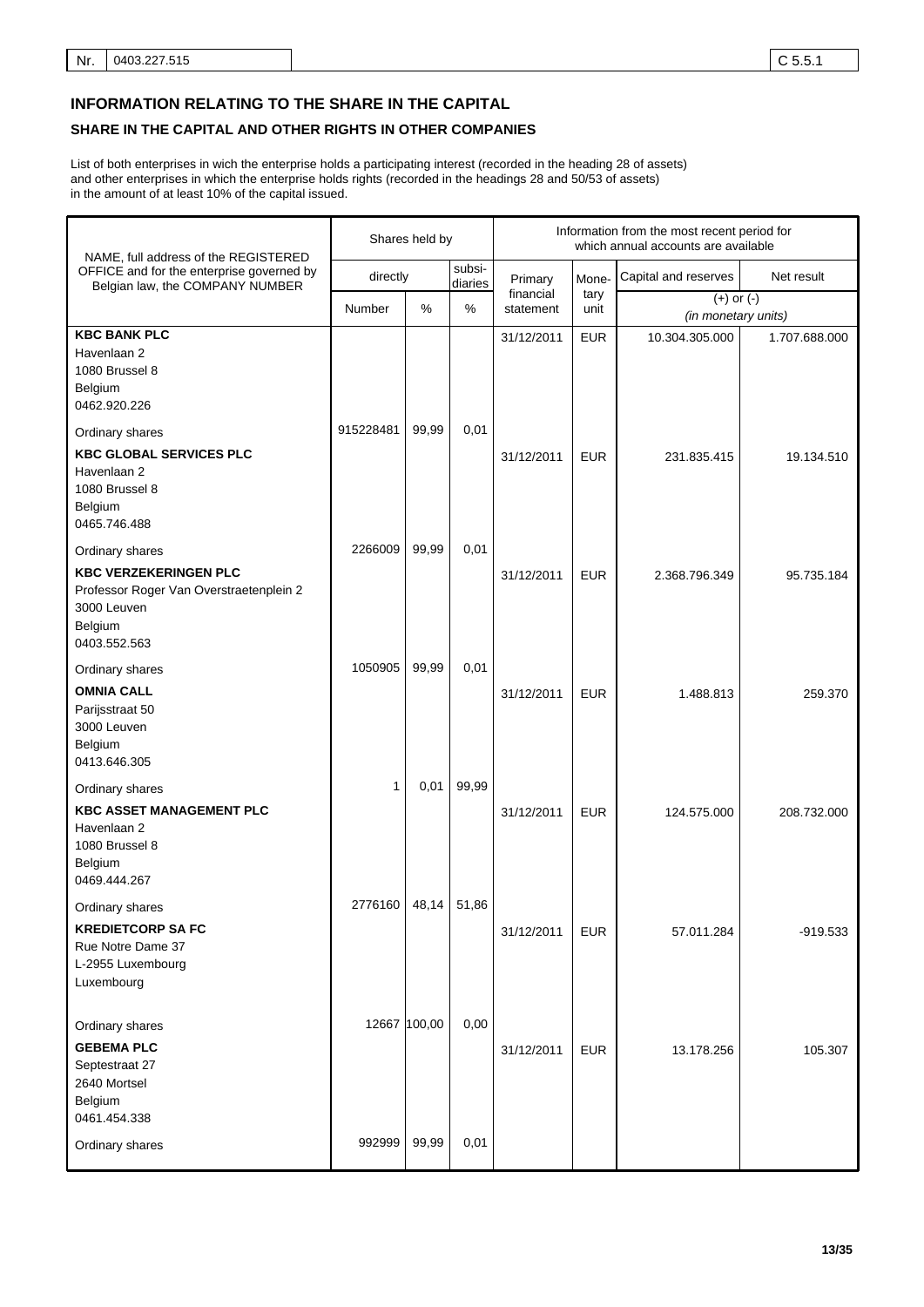# **INFORMATION RELATING TO THE SHARE IN THE CAPITAL**

# **SHARE IN THE CAPITAL AND OTHER RIGHTS IN OTHER COMPANIES**

| NAME, full address of the REGISTERED                                                                      | Shares held by |       |                   | Information from the most recent period for<br>which annual accounts are available |              |                                       |            |
|-----------------------------------------------------------------------------------------------------------|----------------|-------|-------------------|------------------------------------------------------------------------------------|--------------|---------------------------------------|------------|
| OFFICE and for the enterprise governed by<br>Belgian law, the COMPANY NUMBER                              | directly       |       | subsi-<br>diaries | Primary                                                                            | Mone-        | Capital and reserves                  | Net result |
|                                                                                                           | Number         | $\%$  | $\%$              | financial<br>statement                                                             | tary<br>unit | $(+)$ or $(-)$<br>(in monetary units) |            |
| <b>KB CONSULT PLC</b><br>Havenlaan 2<br>1080 Brussel 8<br>Belgium<br>0437.623.220                         |                |       |                   | 31/12/2011                                                                         | <b>EUR</b>   | 890.839                               | $-6.657$   |
| Ordinary shares<br><b>ARDA-IMMO PLC</b><br>Interleuvenlaan 16<br>3001 Heverlee<br>Belgium<br>0474.415.914 | 174            | 0,05  | 99,95             | 31/12/2011                                                                         | <b>EUR</b>   | 3.069.814                             | 344.548    |
| Ordinary shares<br>24+ PLC<br>Pastoor Coplaan 100<br>2070 Zwijndrecht<br>Belgium<br>0895.810.836          | 61713          | 19,06 | 0,00              | 31/12/2011                                                                         | <b>EUR</b>   | 395.488                               | 203.947    |
| Ordinary shares                                                                                           | 3075           | 50,00 | 50,00             |                                                                                    |              |                                       |            |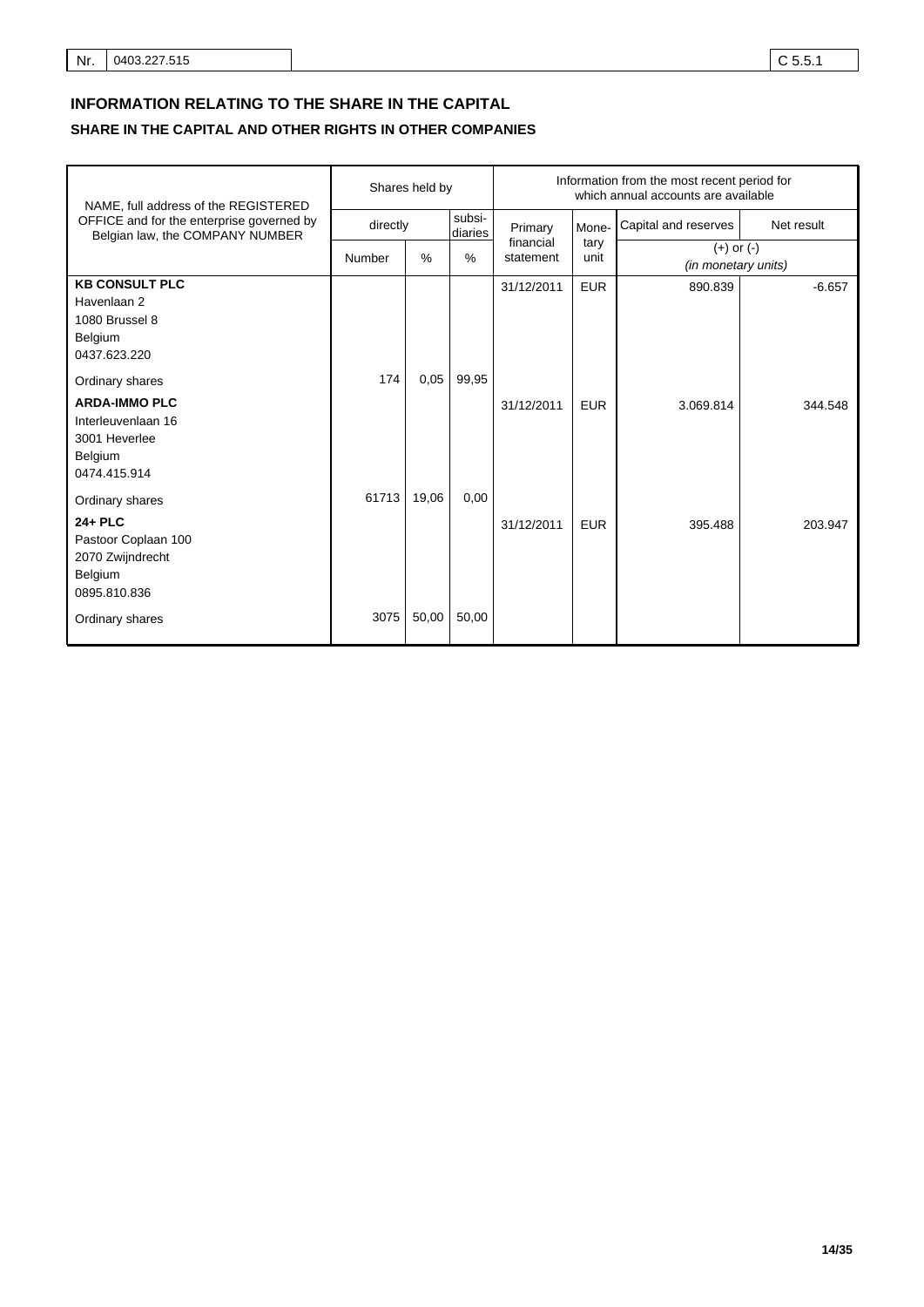## **OTHER INVESTMENTS AND DEPOSIT, DEFFERED CHARGES AND ACCRUED INCOME (ASSETS)**

|                                                    | Codes | Period         | Previous period  |
|----------------------------------------------------|-------|----------------|------------------|
| <b>INVESTMENTS: OTHER INVESTMENTS AND DEPOSITS</b> |       |                |                  |
| <b>Shares</b>                                      | 51    | 1.406,27       | 1.406,27         |
|                                                    | 8681  | 1.406.27       | 1.406,27         |
|                                                    | 8682  |                |                  |
|                                                    | 52    |                |                  |
|                                                    | 8684  |                |                  |
|                                                    | 53    | 375,000,000,00 | 1.695.000.000,00 |
| Falling due                                        |       |                |                  |
|                                                    | 8686  |                |                  |
|                                                    | 8687  | 375,000,000,00 | 220.000.000,00   |
|                                                    | 8688  |                | 1.475.000.000.00 |
|                                                    | 8689  |                |                  |

## **DEFFERED CHARGES AND ACCRUED INCOME**

**Allocation of heading 490/1 of assets if the amount is significant.**

Deferred charges 749.710,42 Accrued income 5.650.416,78

Period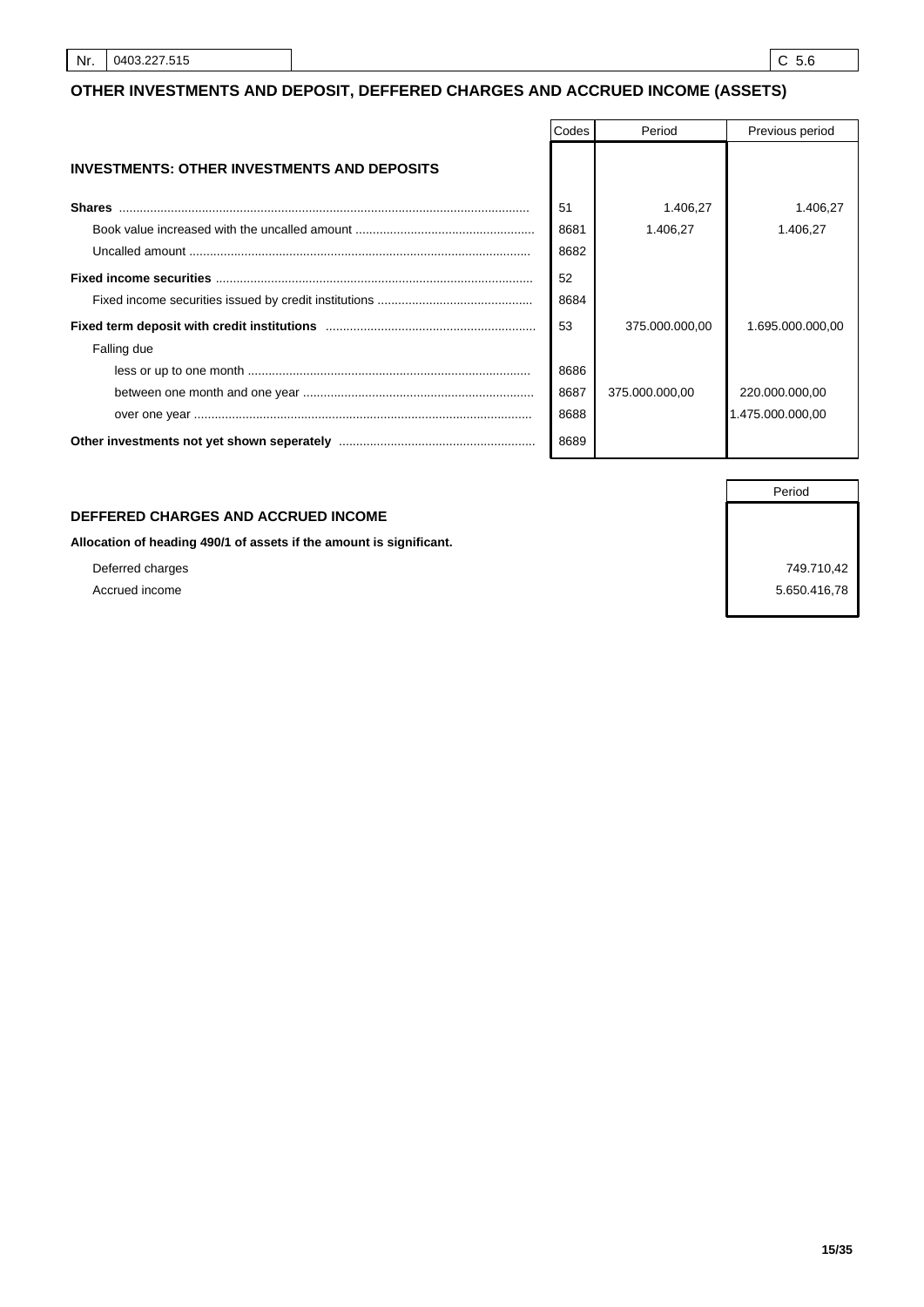# **STATEMENT OF CAPITAL AND STRUCTURE OF SHAREHOLDINGS**

## **STATEMENT OF CAPITAL**

## **Social capital**

| Codes | Period           | Previous period  |
|-------|------------------|------------------|
|       |                  |                  |
|       |                  |                  |
| 100P  | XXXXXXXXXXXXX    | 1.245.126.541,75 |
| (100) | 1.450.401.447,91 |                  |

|                                                            | Codes | Amounts          | Number of shares |
|------------------------------------------------------------|-------|------------------|------------------|
|                                                            |       |                  |                  |
| Changes during the period:                                 |       |                  |                  |
| Increase of capital                                        |       | 205.274.906,16   | 58.987.042       |
| Structure of the capital<br>Different categories of shares |       |                  |                  |
| No-par share                                               |       | 1.450.401.447,91 | 416.967.355      |
|                                                            | 8702  | XXXXXXXXXXXXXX   | 124.468.607      |
|                                                            | 8703  | XXXXXXXXXXXXXX   | 292.498.748      |
|                                                            |       |                  |                  |

|                                           | Codes | Uncalled<br>capital | Capital called,<br>but not paid |
|-------------------------------------------|-------|---------------------|---------------------------------|
| Capital not paid                          |       |                     |                                 |
|                                           | (101) |                     | XXXXXXXXXXXXXX                  |
|                                           | 8712  | XXXXXXXXXXXXXX      |                                 |
| Shareholders having yet to pay up in full |       |                     |                                 |
|                                           |       |                     |                                 |

|                                                 | Codes | Period         |
|-------------------------------------------------|-------|----------------|
| <b>OWN SHARES</b>                               |       |                |
| Held by the company itself                      |       |                |
|                                                 | 8721  |                |
|                                                 | 8722  |                |
| Held by the subsidiaries                        |       |                |
|                                                 | 8731  |                |
| Number of shares held                           | 8732  |                |
| <b>Commitments to issue shares</b>              |       |                |
| Following the exercising of CONVERSION RIGHTS   |       |                |
|                                                 | 8740  |                |
|                                                 | 8741  |                |
|                                                 | 8742  |                |
| Following the exercising of SUBSCRIPTION RIGHTS |       |                |
|                                                 | 8745  |                |
|                                                 | 8746  |                |
|                                                 | 8747  |                |
| Authorized capital, not issued                  | 8751  | 693.933.425,16 |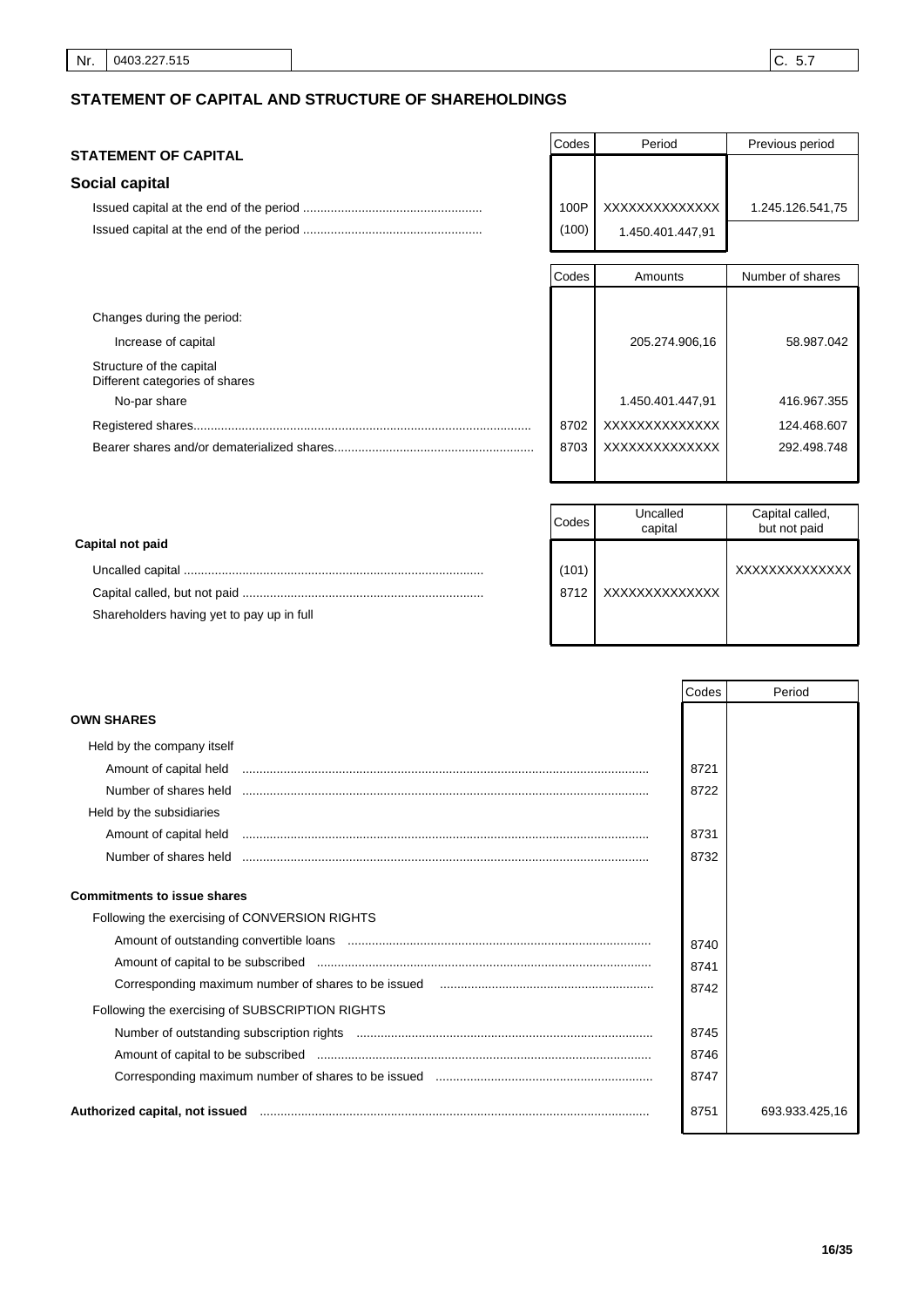## **STATEMENT OF CAPITAL AND STRUCTURE OF SHAREHOLDINGS**

|                                             | Codes | Period |
|---------------------------------------------|-------|--------|
| Shared issued, not representing capital     |       |        |
| <b>Distribution</b>                         |       |        |
| Number of shares held                       | 8761  |        |
| Number of voting rights attached thereto    | 8762  |        |
| Allocation by shareholder                   |       |        |
| Number of shares held by the company itself | 8771  |        |
| Number of shares held by its subsidairies   | 8781  |        |

## **STRUCTURE OF SHAREHOLDINGS OF THE ENTERPRISE AS AT THE ANNUAL BALANCING OF THE BOOKS, AS IT APPEARS FROM THE STATEMENT RECEIVED BY THE ENTERPRISE**

See annual report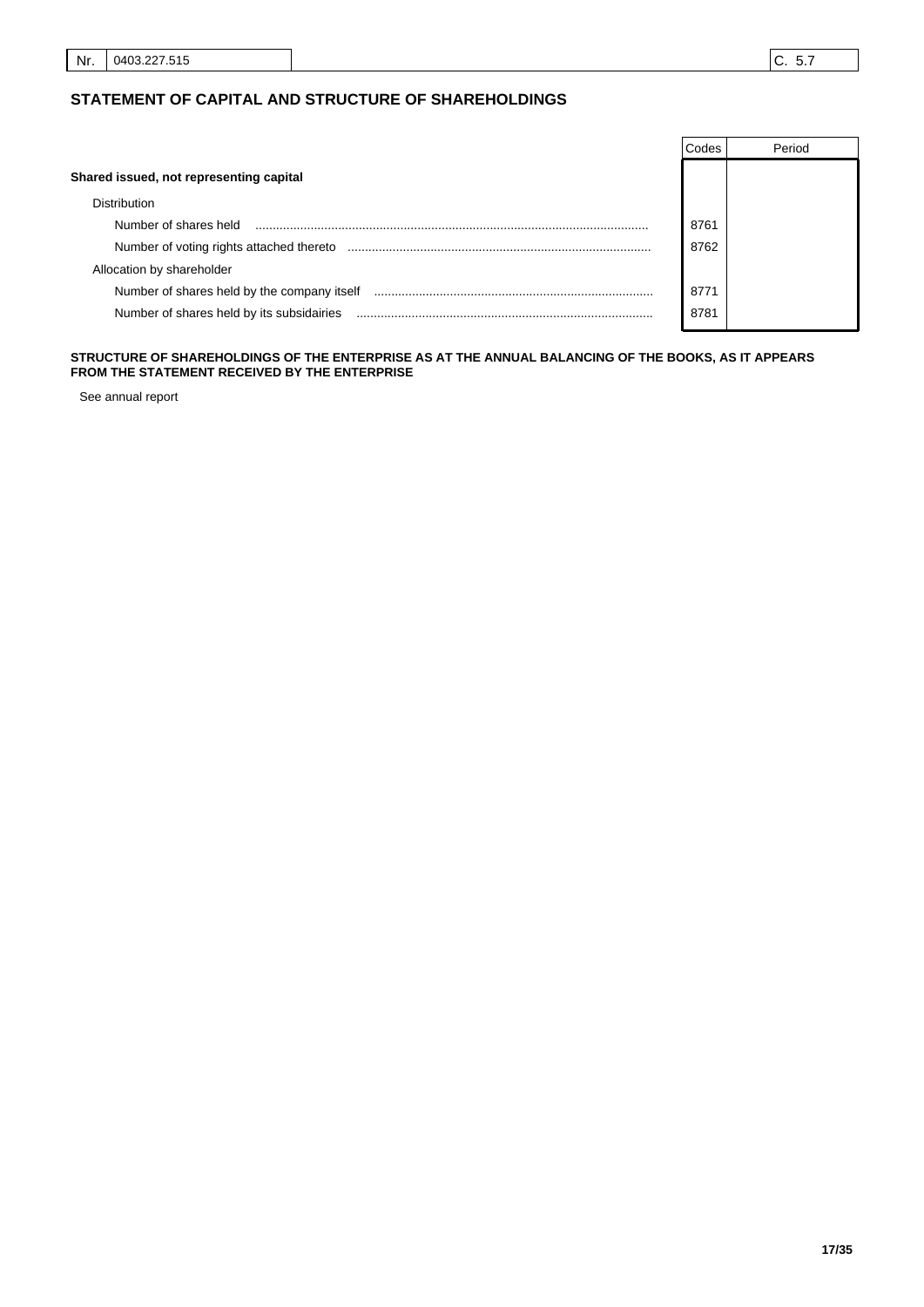| STATEMENT OF AMOUNTS PAYABLE, ACCRUED CHARGES AND DEFERRED<br><b>INCOME</b>                                                                          | Codes | Period           |
|------------------------------------------------------------------------------------------------------------------------------------------------------|-------|------------------|
| ANALYSIS BY CURRENT PORTIONS OF AMOUNTS INITIALLY PAYABLE AFTER MORE                                                                                 |       |                  |
| <b>THAN ONE YEAR</b>                                                                                                                                 |       |                  |
| Amounts payable after more than one year, not more than one year                                                                                     |       |                  |
|                                                                                                                                                      | 8801  |                  |
|                                                                                                                                                      | 8811  |                  |
|                                                                                                                                                      | 8821  |                  |
|                                                                                                                                                      | 8831  |                  |
|                                                                                                                                                      | 8841  |                  |
|                                                                                                                                                      | 8851  |                  |
|                                                                                                                                                      | 8861  |                  |
|                                                                                                                                                      | 8871  |                  |
|                                                                                                                                                      | 8881  |                  |
| Advance payments received on contracts in progress                                                                                                   | 8891  |                  |
|                                                                                                                                                      | 8901  |                  |
|                                                                                                                                                      | (42)  |                  |
| Amounts payable after more than one year, between one and five years                                                                                 |       |                  |
|                                                                                                                                                      | 8802  | 100.354.846,62   |
|                                                                                                                                                      | 8812  |                  |
|                                                                                                                                                      | 8822  | 100.354.846,62   |
|                                                                                                                                                      | 8832  |                  |
|                                                                                                                                                      | 8842  |                  |
|                                                                                                                                                      | 8852  |                  |
|                                                                                                                                                      | 8862  |                  |
|                                                                                                                                                      | 8872  |                  |
|                                                                                                                                                      | 8882  |                  |
| Advance payments received on contracts in progress                                                                                                   | 8892  |                  |
|                                                                                                                                                      | 8902  |                  |
|                                                                                                                                                      | 8912  | 100.354.846,62   |
| Total amounts payable after more than one year, between one and five years ………………………………<br>Amounts payable after more than one year, over five years |       |                  |
|                                                                                                                                                      | 8803  | 3.499.999.977,00 |
|                                                                                                                                                      | 8813  | 3.499.999.977,0  |
|                                                                                                                                                      | 8823  |                  |
|                                                                                                                                                      | 8833  |                  |
|                                                                                                                                                      | 8843  |                  |
|                                                                                                                                                      | 8853  |                  |
|                                                                                                                                                      | 8863  |                  |
|                                                                                                                                                      | 8873  |                  |
|                                                                                                                                                      | 8883  |                  |
|                                                                                                                                                      | 8893  |                  |
|                                                                                                                                                      | 8903  |                  |
|                                                                                                                                                      | 8913  |                  |
|                                                                                                                                                      |       | 3.499.999.977,00 |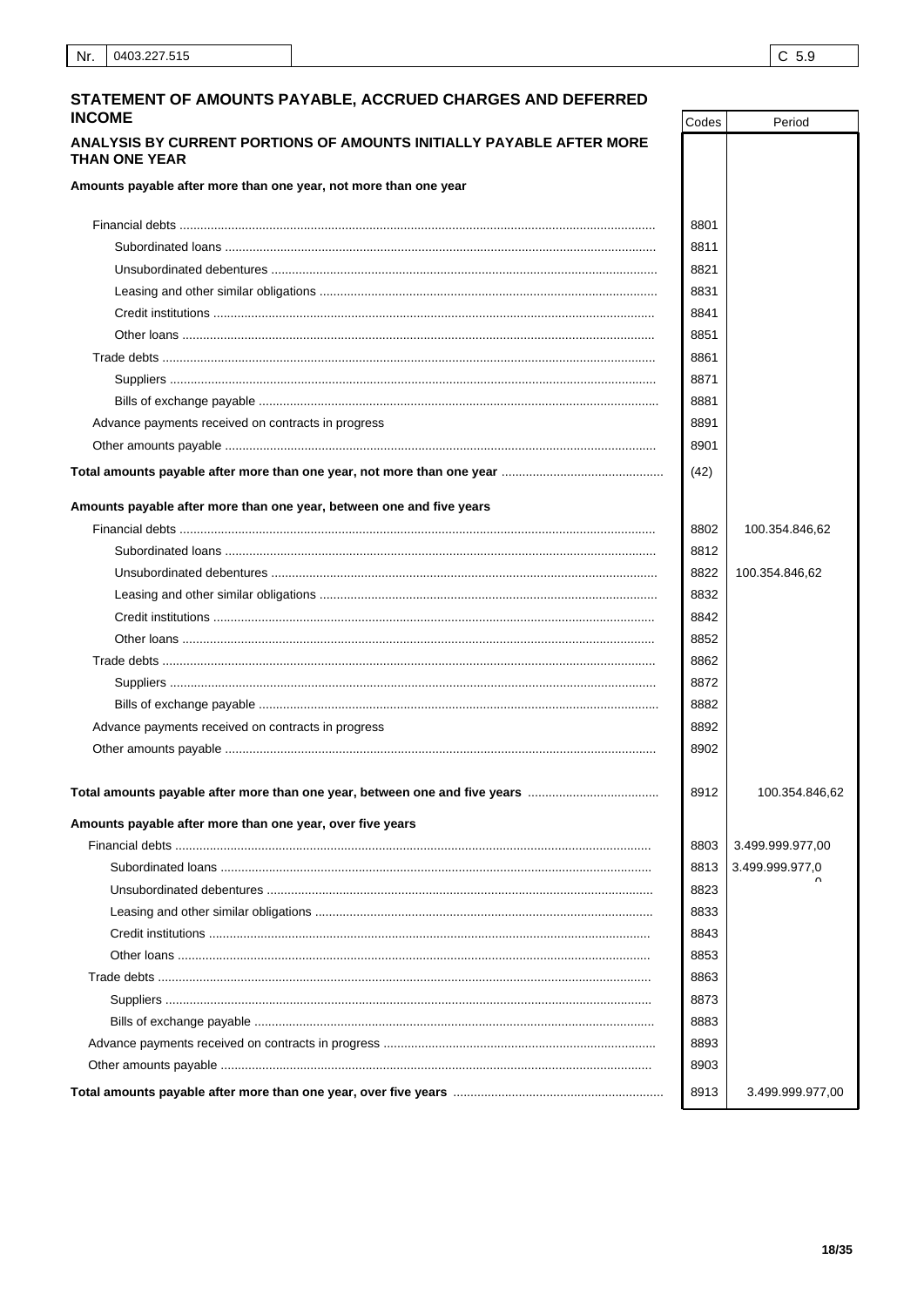|                                                                                                                    | Codes | Period       |
|--------------------------------------------------------------------------------------------------------------------|-------|--------------|
| <b>AMOUNTS PAYABLE GUARANTEED</b> (headings 17 and 42/48 of liabilities)                                           |       |              |
|                                                                                                                    |       |              |
| Amounts payable guaranteed by Belgian public authorities                                                           |       |              |
|                                                                                                                    | 8921  |              |
|                                                                                                                    | 8931  |              |
|                                                                                                                    | 8941  |              |
|                                                                                                                    | 8951  |              |
|                                                                                                                    | 8961  |              |
|                                                                                                                    | 8971  |              |
|                                                                                                                    | 8981  |              |
|                                                                                                                    | 8991  |              |
|                                                                                                                    | 9001  |              |
|                                                                                                                    | 9011  |              |
|                                                                                                                    | 9021  |              |
|                                                                                                                    | 9051  |              |
|                                                                                                                    | 9061  |              |
| Amounts payable guaranteed by real guarantees given or irrevocably promised by the<br>enterprise on its own assets |       |              |
|                                                                                                                    | 8922  |              |
|                                                                                                                    | 8932  |              |
|                                                                                                                    | 8942  |              |
|                                                                                                                    | 8952  |              |
|                                                                                                                    | 8962  |              |
|                                                                                                                    | 8972  |              |
|                                                                                                                    | 8982  |              |
|                                                                                                                    | 8992  |              |
|                                                                                                                    | 9002  |              |
| Advance payments received on contracts in progress                                                                 | 9012  |              |
|                                                                                                                    | 9022  |              |
|                                                                                                                    | 9032  |              |
|                                                                                                                    | 9042  |              |
|                                                                                                                    | 9052  |              |
| Total amounts payable guaranteed by real guarantees given or irrevocably promised by the                           | 9062  |              |
| AMOUNTS PAYABLE FOR TAXES, REMUNERATION AND SOCIAL SECURITY                                                        |       |              |
| Taxes (heading 450/3 of the liabilities)                                                                           |       |              |
|                                                                                                                    | 9072  |              |
|                                                                                                                    | 9073  |              |
|                                                                                                                    | 450   | 349.641,93   |
| Remuneration and social security (heading 454/9 of the liabilities)                                                |       |              |
|                                                                                                                    | 9076  |              |
| Other amounts payable relating to remuneration and social security                                                 | 9077  | 1.000.579,00 |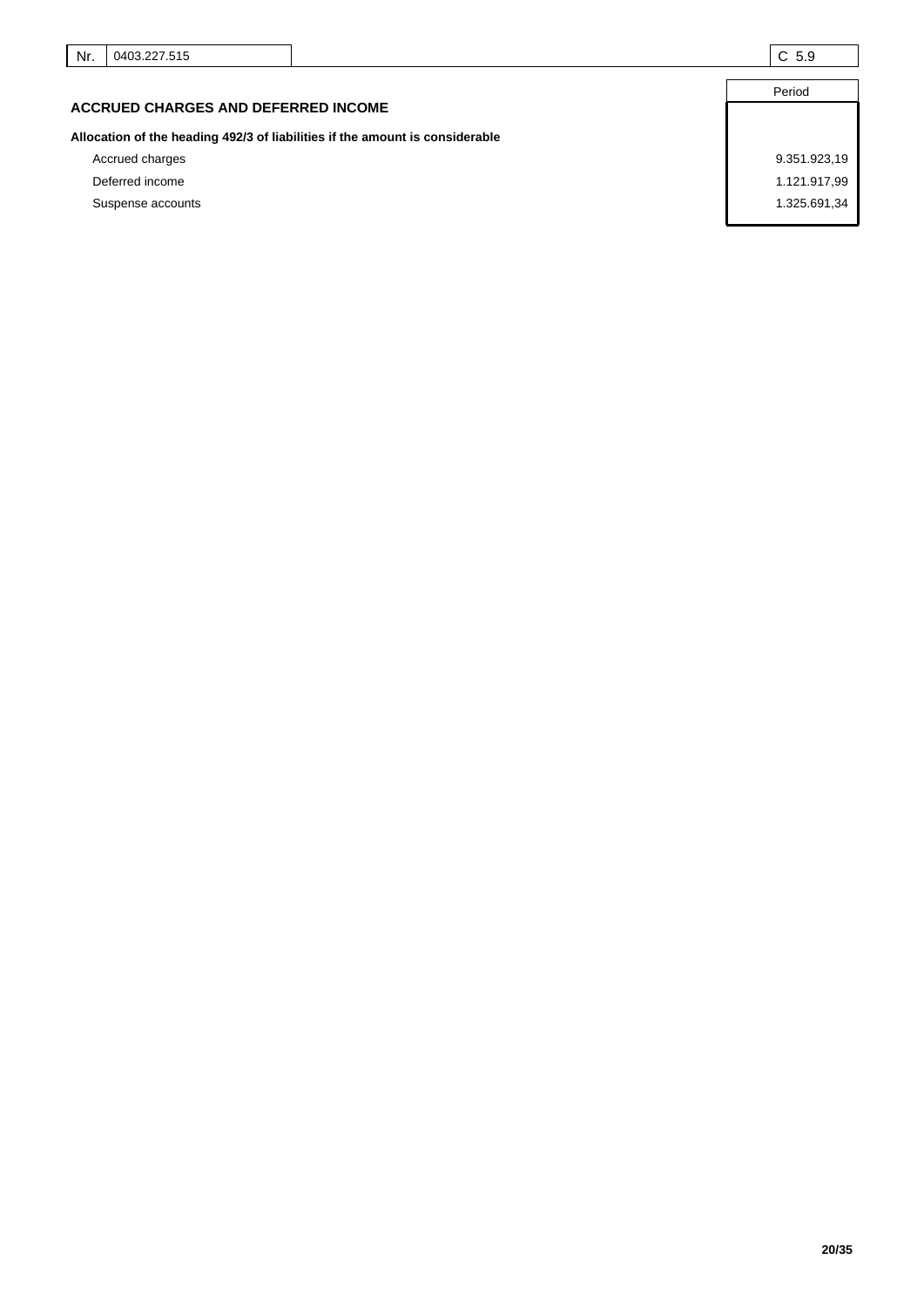## **OPERATING RESULTS**

|                                                                                                                        | Codes | Period       | Previous period |
|------------------------------------------------------------------------------------------------------------------------|-------|--------------|-----------------|
| <b>OPERATING INCOME</b>                                                                                                |       |              |                 |
| <b>Net turnover</b>                                                                                                    |       |              |                 |
| Broken down by categories of activity                                                                                  |       |              |                 |
| Allocation into geographical markets                                                                                   |       |              |                 |
| Other operating income                                                                                                 |       |              |                 |
| Total amount of subsidies and compensatory amounts obtained from public                                                | 740   |              |                 |
| <b>OPERATING COSTS</b>                                                                                                 |       |              |                 |
| Employees for whom the company has submitted a DIMONA declaration or are<br>recorded in the general personnel register |       |              |                 |
|                                                                                                                        | 9086  | 41           | 41              |
| Average number of employees calculated in full-time equivalents                                                        | 9087  | 40,4         | 37,4            |
|                                                                                                                        | 9088  | 61.787       | 55.731          |
| <b>Personnel costs</b>                                                                                                 |       |              |                 |
|                                                                                                                        | 620   | 3.864.264,02 | 3.267.321,01    |
|                                                                                                                        | 621   | 1.193.776,37 | 974.707,68      |
|                                                                                                                        | 622   | 383.784,69   | 710.608,68      |
|                                                                                                                        | 623   | 199.716,97   | 131.528,70      |
|                                                                                                                        | 624   |              | 6.441,31        |
| <b>Provisions for pensions</b>                                                                                         |       |              |                 |
|                                                                                                                        | 635   |              | $-5.795,94$     |
| <b>Amounts written off</b>                                                                                             |       |              |                 |
| Stocks and contracts in progress                                                                                       |       |              |                 |
|                                                                                                                        | 9110  |              |                 |
| Written back ……………………………………………………………………………………                                                                          | 9111  |              |                 |
| <b>Trade debtors</b>                                                                                                   |       |              |                 |
|                                                                                                                        | 9112  |              |                 |
| Written back ……………………………………………………………………………………                                                                          | 9113  |              |                 |
| <b>Provisions for risks and charges</b>                                                                                |       |              |                 |
|                                                                                                                        | 9115  |              | 454,27          |
|                                                                                                                        | 9116  |              | 6.250,21        |
| Other operating charges                                                                                                |       |              |                 |
|                                                                                                                        | 640   | 188.095,24   | 176.199,56      |
|                                                                                                                        | 641/8 | 1.537,50     |                 |
| Hired temporary staff and persons placed at the enterprise's disposal                                                  |       |              |                 |
|                                                                                                                        | 9096  |              |                 |
|                                                                                                                        | 9097  |              |                 |
|                                                                                                                        | 9098  |              |                 |
|                                                                                                                        | 617   |              |                 |
|                                                                                                                        |       |              |                 |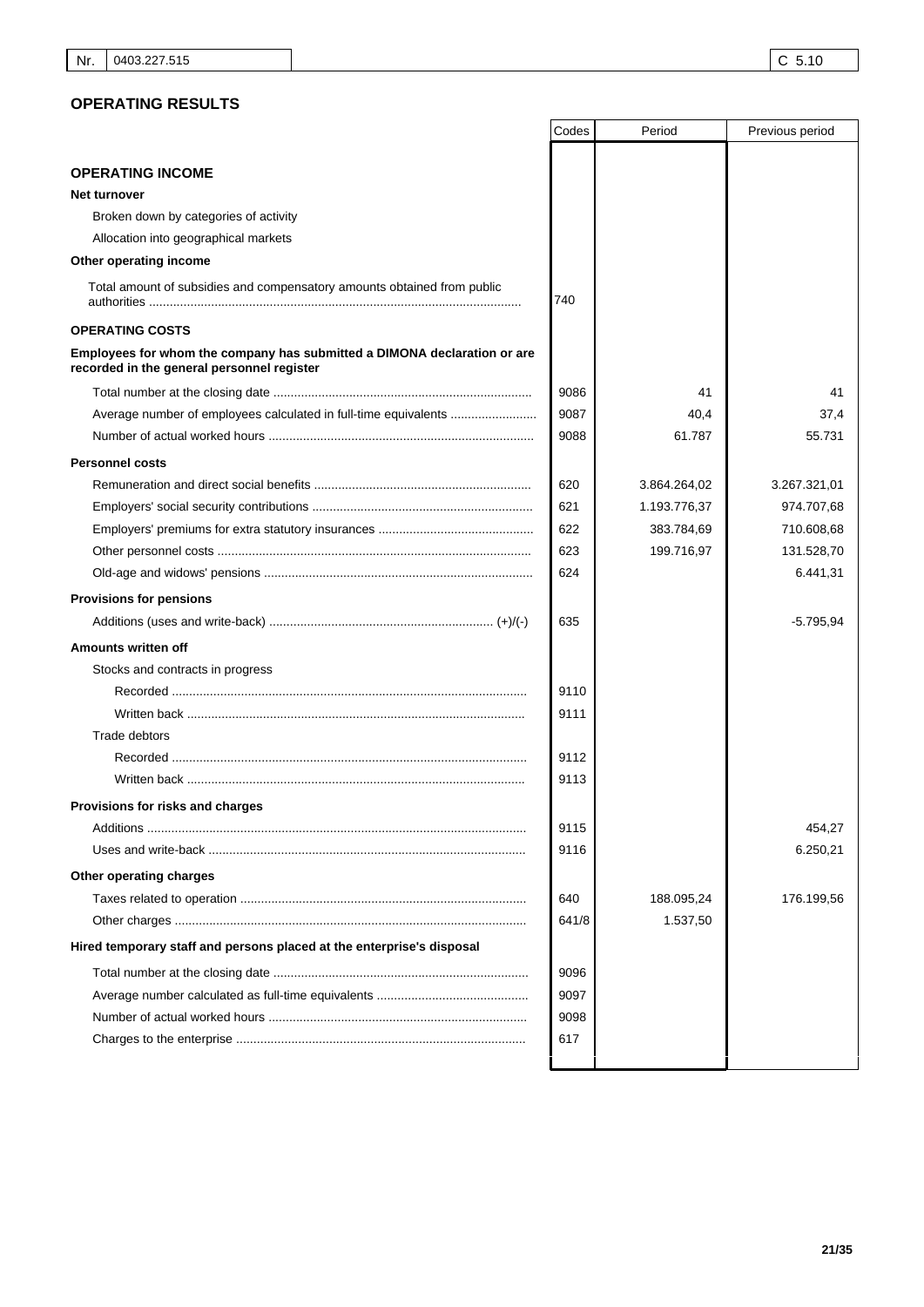# **FINANCIAL AND EXTRAORDINARY RESULTS**

|                                                                                         | Codes | Period         | Previous period |
|-----------------------------------------------------------------------------------------|-------|----------------|-----------------|
| <b>FINANCIAL RESULTS</b>                                                                |       |                |                 |
| Other financial income                                                                  |       |                |                 |
| Amount of subsidies granted by public authorities, credited to income for the<br>period |       |                |                 |
|                                                                                         | 9125  |                |                 |
|                                                                                         | 9126  |                |                 |
| Allocation of other financial income                                                    |       |                |                 |
| Income premiums stock option                                                            |       | 11.395.329.30  | 540.601.00      |
| Income Credit Default Swap                                                              |       | 361.233,13     | 1.893.437,50    |
| Allowance unexercised options                                                           |       | 1.716.013,55   | 189.682,46      |
| Exchange differences                                                                    |       |                | 107.644,61      |
| Proceeds on refund bond after credit event                                              |       | 235.500.000,00 |                 |
| Amounts written down off loan issue expenses and repayment premiums                     | 6501  |                |                 |
|                                                                                         | 6503  |                |                 |
| Value adjustments to current assets                                                     |       |                |                 |
|                                                                                         | 6510  |                | 336.367.801,80  |
|                                                                                         | 6511  | 119.827.474,99 | 121.394.202,64  |
| Other financial charges                                                                 |       |                |                 |
| Amount of the discount borne by the enterprise, as a result of negotiating              | 653   |                |                 |
| <b>Provisions of a financial nature</b>                                                 |       |                |                 |
|                                                                                         | 6560  |                |                 |
|                                                                                         | 6561  |                |                 |
| Allocation of other financial charges                                                   |       |                |                 |
| issue costs                                                                             |       | 825.000,00     | 600.000,00      |
| Exchange differences                                                                    |       | 1.149,93       | 108.798,40      |
| Compensation settlement on refund bond after credit event                               |       | 235.500.000,00 |                 |
| Other financial charges                                                                 |       | 70.051,05      |                 |
|                                                                                         |       |                |                 |

## **EXTRAORDINARY RESULTS**

**Allocation other extraordinary income**

**Allocation other extraordinary charges**

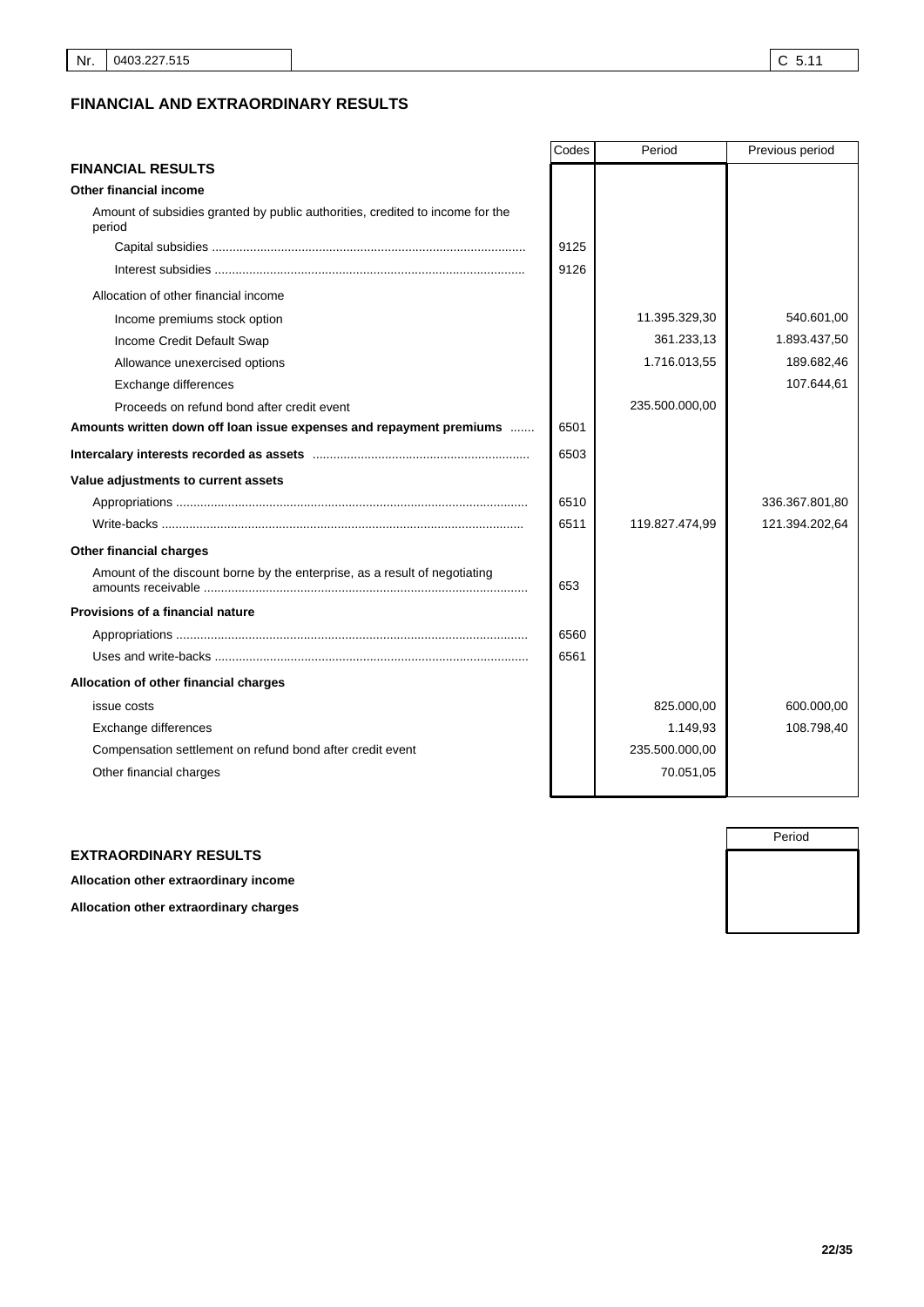## **INCOME TAXES AND OTHER TAXES**

|                                                                                                                                                                                               | Codes | Period          |
|-----------------------------------------------------------------------------------------------------------------------------------------------------------------------------------------------|-------|-----------------|
| <b>INCOME TAXE</b>                                                                                                                                                                            |       |                 |
| Income taxes on the result of the current period                                                                                                                                              | 9134  | 14.425.557,34   |
|                                                                                                                                                                                               | 9135  | 14.075.915.41   |
| Excess of income tax prepayments and withholding taxes recorded under assets                                                                                                                  | 9136  |                 |
|                                                                                                                                                                                               | 9137  | 349.641,93      |
| Income taxes on previous periods                                                                                                                                                              | 9138  |                 |
|                                                                                                                                                                                               | 9139  |                 |
|                                                                                                                                                                                               | 9140  |                 |
| In so far as income taxes of the current period are materially affected by differences between the<br>profit before taxes, as stated in the annual accounts, and the estimated taxable profit |       |                 |
| Dividends that benefit the participation exemption                                                                                                                                            |       | -787.576.537,85 |
| Interest and penalties on Yield Enhanced Securities                                                                                                                                           |       | 993.124.290,12  |
| Reversals on write-downs on shares                                                                                                                                                            |       | -211.488.864.49 |

## **An indication of the effect of extraordinary results on the amount of income taxes relating to the current period**

Extraordinary income:

- Change in taxable reserves - Write-back of amounts written pff financial fixed assets 91.661.389,50 EUR

## Codes Period **Status of deferred taxes** Deferred taxes representing assets ........................................................................................................... Accumulated tax losses deductible from future taxable profits ............................................................ 97.425.266,35 9142 22.272.221,94 9141 Other deferred taxes representing assets Recovery of dividends that benefit the participation exemption **75.154.044,41** 75.154.044,41 Deferred taxes representing liabilities **9144** and the set of the set of the set of the set of the set of the set of the set of the set of the set of the set of the set of the set of the set of the set of the set of the se Allocation of deferred taxes representing liabilities

|                                                                                | Codes | Period       | <b>Previous Period</b> |
|--------------------------------------------------------------------------------|-------|--------------|------------------------|
| THE TOTAL AMOUNT OF VALUE ADDED TAX AND TAXES BORNE BY THIRD<br><b>PARTIES</b> |       |              |                        |
| The total amount of value added tax charged                                    |       |              |                        |
|                                                                                | 9145  | 14.816.81    | 42.304,30              |
|                                                                                | 9146  | 1.885.199.56 | 653.942.61             |
| Amounts retained on behalf of third parties for                                |       |              |                        |
|                                                                                | 9147  | 4.492.430,84 | 1.567.730,07           |
|                                                                                | 9148  | 1.310.922.50 | 25.964.253.00          |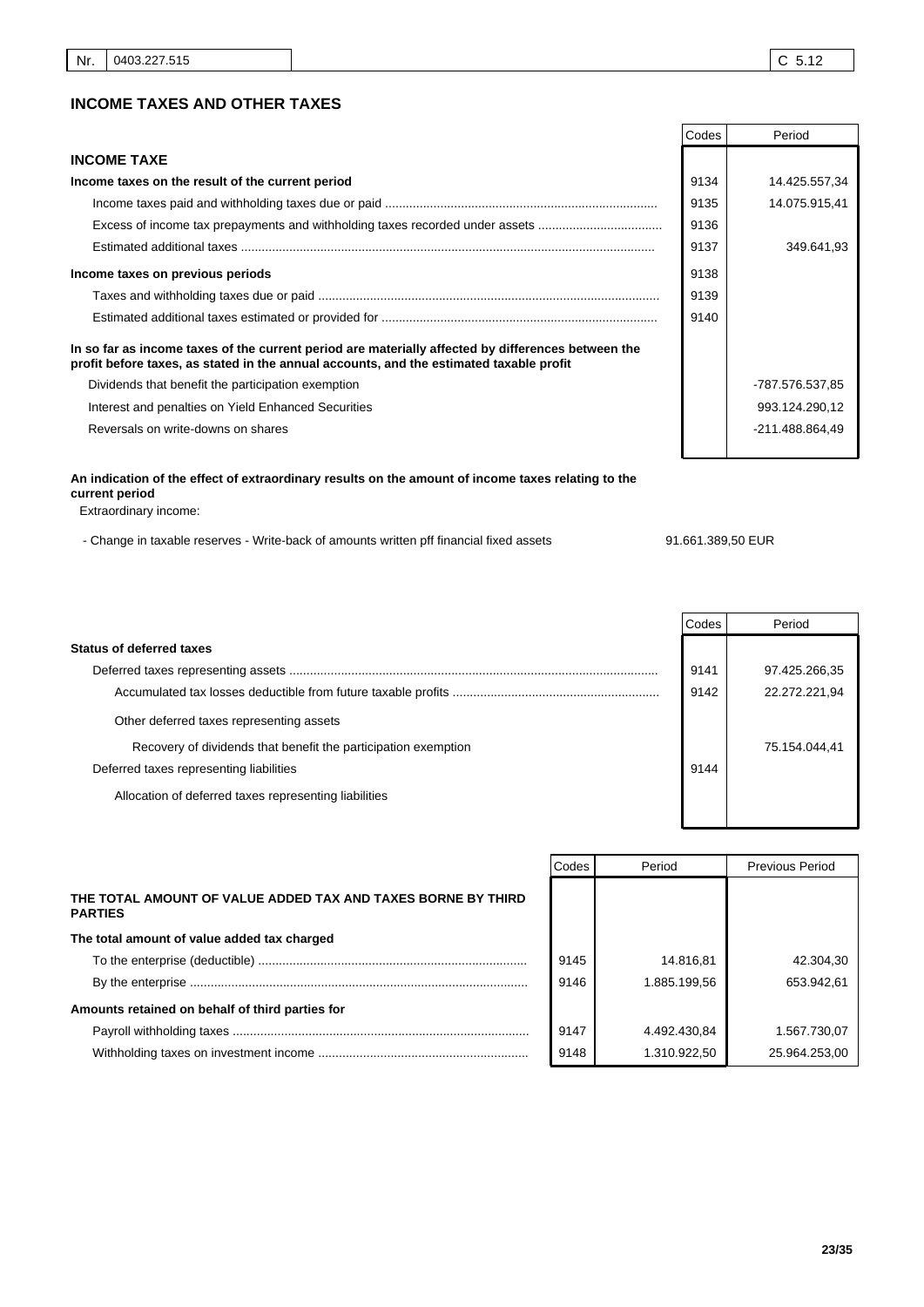|                                                                                                                                                                 | Code | Period |
|-----------------------------------------------------------------------------------------------------------------------------------------------------------------|------|--------|
| PERSONAL GUARANTEES GIVEN OR IRREVOCABLY PROMISED BY THE ENTERPRISE                                                                                             |      |        |
|                                                                                                                                                                 | 9149 |        |
| Of which                                                                                                                                                        |      |        |
|                                                                                                                                                                 | 9150 |        |
|                                                                                                                                                                 | 9151 |        |
| Maximum amount for which other debts or commitments of third parties are guaranteed by the                                                                      |      |        |
|                                                                                                                                                                 | 9153 |        |
| <b>REAL GUARANTEES</b>                                                                                                                                          |      |        |
| Real guarantees given or irrevocably promised by the enterprise on its own assets as a security of<br>debts and commitments from the enterprise                 |      |        |
| Mortgages                                                                                                                                                       |      |        |
|                                                                                                                                                                 | 9161 |        |
|                                                                                                                                                                 | 9171 |        |
|                                                                                                                                                                 | 9181 |        |
|                                                                                                                                                                 | 9191 |        |
|                                                                                                                                                                 | 9201 |        |
| Real guarantees given or irrevocably promised by the enterprise on its own assets as a<br>security of debts and commitments from third parties                  |      |        |
| Mortgages                                                                                                                                                       |      |        |
|                                                                                                                                                                 | 9162 |        |
|                                                                                                                                                                 | 9172 |        |
|                                                                                                                                                                 | 9182 |        |
|                                                                                                                                                                 | 9192 |        |
|                                                                                                                                                                 | 9202 |        |
| GOODS AND VALUES, NOT DISCLOSED IN THE BALANCE SHEET, HELD BY THIRD<br>PARTIES IN THEIR OWN NAME BUT AT RISK TO AND FOR THE BENEFIT OF THE<br><b>ENTERPRISE</b> |      |        |
| SUBSTANCIAL COMMITMENTS TO ACQUIRE FIXED ASSETS                                                                                                                 |      |        |
| SUBSTANCIAL COMMITMENTS TO DISPOSE FIXED ASSETS                                                                                                                 |      |        |
| <b>FORWARD TRANSACTIONS</b>                                                                                                                                     |      |        |
|                                                                                                                                                                 | 9213 |        |
|                                                                                                                                                                 | 9214 |        |
|                                                                                                                                                                 | 9215 |        |
|                                                                                                                                                                 | 9216 |        |
|                                                                                                                                                                 |      |        |

# **INFORMATION RELATING TO TECHNICAL GUARANTEES, IN RESPECT OF SALES OR SERVICES**

## **INFORMATION CONCERNING IMPORTANT LITIGATION AND OTHER COMMITMENTS NOT MENTIONED ABOVE**

#### **IF THEREIS A SUPPLEMENTARY RETIREMENTS OR SURVIVOR'S PENSION PLAN IN FAVOUR OF THE PERSONNEL OR THE EXECUTIVES OF THE ENTERPRISE, A BRIEF DESCRIPTION OF SUCH PLAN OF THE MEASURES TAKEN BY THE ENTERPRISE TO COVER THE RESULTING CHARGES**

All members of staff are covered by a supplementary pension scheme that includes an additional death benefit, orphan's annuity and invalidity benefits. The amount covered under these schemes (which are defined benefit schemes) depends on the average final salary, number of years of service and age at the time of retirement. 

These pension schemes are financed entirely by the employer through annual contributions that are recognised in the income statement.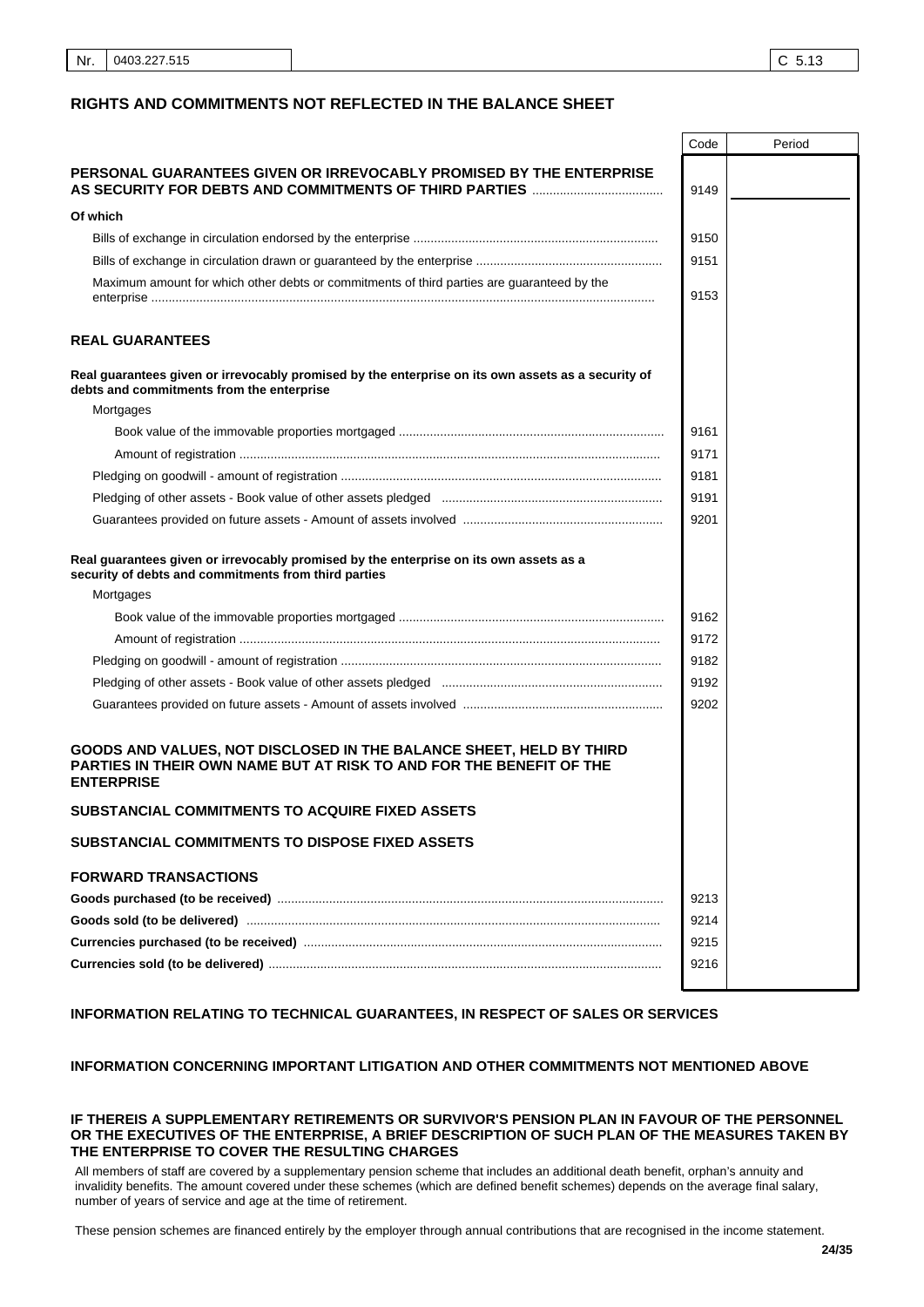#### **IF THEREIS A SUPPLEMENTARY RETIREMENTS OR SURVIVOR'S PENSION PLAN IN FAVOUR OF THE PERSONNEL OR THE EXECUTIVES OF THE ENTERPRISE, A BRIEF DESCRIPTION OF SUCH PLAN OF THE MEASURES TAKEN BY THE ENTERPRISE TO COVER THE RESULTING CHARGES**

These contributions, calculated on an actuarial basis using the aggregate cost method, are transferred to the Pensioenfonds KBC OFP (KBC pension fund for employees) and the Pensioenfonds Senior Management KBC OFP (KBC pension fund for senior management), whose specific task is to manage the accrued reserves, to pay out the supplementary pension benefit and to carry out the necessary administration. 

Members of the Executive Committee also benefit from a supplementary pension scheme that is based on similar principles. 

In addition, staff may contribute to a supplementary pension scheme (capitalisation system). It is based solely on members' personal contributions which are deducted directly from their salaries. The bank guarantees capitalisation of the amounts contributed at an interest rate of 4.75% per year for the period up to and including 30 June 1999, and a rate of 3.75% for the period from 1 July 1999, up to the time the benefit is paid out. Management of the reserves accrued in this way, their payment and associated administration is the responsibility of the Pensioenfonds KBC OFP and Pensioenfonds Senior Management KBC OFP. 

During 2012, a collective labour agreement was concluded for the introduction of a defined contribution plan on 1 January 2014 (mandatory for new employees and voluntary for existing members). For the target group in question, this plan will replace the defined benefit plan funded by the employer. No changes at all have been made to the plan funded solely by members' personal contributions. 

|                                                                                     | Code | Period |
|-------------------------------------------------------------------------------------|------|--------|
| <b>PENSIONS FUNDED BY THE ENTERPRISE</b>                                            |      |        |
| Estimated amount of the commitments resulting for the enterprise from past services | 9220 |        |

Methods of estimation

#### $\mathbf{r}$ .. **NATURE AND BUSINESS PURPOSE OF OFF-BALANCE SHEET ARRANGEMENTS**

**Provided the risks or benefits arising from such arrangements are material and where the disclosure of such risks or benefits is necessary for assessing the financial position of the company; if required, the financial impact of these arrangements have to be mentioned too:**

KBC Group is a Member of the KBC VAT-grouping

KBC Group NV irrevocably and unconditionally guarantees all of the liabilities - referred to in Section 5 (c) of the Irish Companies (Amendment) Act 1986 - of the following Irish companies in respect of the financial year ending on 31 December 2012 allowing these companies to be eligible for exemption from certain disclosure requirements, pursant to Section 17 of the Irish Companies (Amendment) Act 1986 :

- KBC Financial Services (Ireland) Limited.

- KBC Fund Managemend Limited.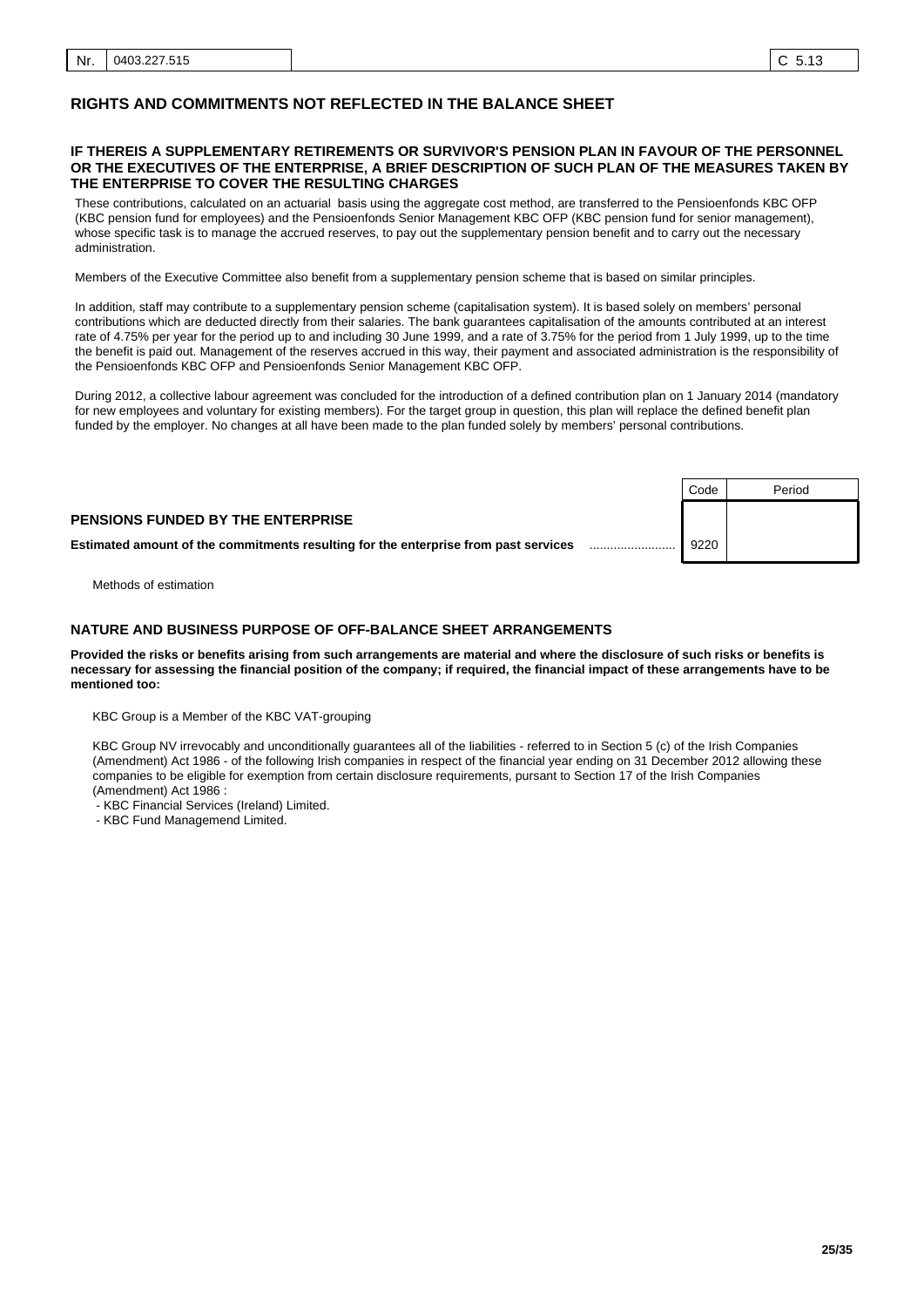## RELATIONSHIPS WITH AFFILIATED ENTERPRISES AND ENTERPRISES LINKED BY PARTICIPATING **INTERESTS**

|                                                                                     | Codes   | Period            | Previous period   |
|-------------------------------------------------------------------------------------|---------|-------------------|-------------------|
| <b>AFFILIATED ENTERPRISES</b>                                                       |         |                   |                   |
|                                                                                     | (280/1) | 15.067.582.579,78 | 16.481.819.152,00 |
|                                                                                     | (280)   | 14.817.582.558,58 | 16.231.819.130,80 |
|                                                                                     | 9271    | 250.000.021,20    | 250.000.021,20    |
|                                                                                     | 9281    |                   |                   |
|                                                                                     | 9291    | 116.748,99        | 117.108,07        |
|                                                                                     | 9301    |                   |                   |
| Within one year                                                                     | 9311    | 116.748,99        | 117.108,07        |
|                                                                                     | 9321    |                   |                   |
|                                                                                     | 9331    |                   |                   |
|                                                                                     | 9341    |                   |                   |
|                                                                                     | 9351    | 6.943.838,10      | 20.096.438,94     |
|                                                                                     | 9361    | 2.434.063,68      | 2.035.714,00      |
|                                                                                     | 9371    | 4.509.774,42      | 18.060.724,94     |
| Personal and real guarantees                                                        |         |                   |                   |
| Provided or irrevocably promised by the enterprise, as security for debts or        |         |                   |                   |
|                                                                                     | 9381    | 2.507.846.730,00  | 2.463.099.313,70  |
| Provided or irrevocably promised by affiliated enterprises as security for debts or | 9391    |                   |                   |
|                                                                                     | 9401    |                   |                   |
| <b>Financial results</b>                                                            |         |                   |                   |
|                                                                                     | 9421    | 912.519.418,12    | 3.215.307.660,53  |
|                                                                                     | 9431    | 9.629.598,22      | 6.550.473,19      |
|                                                                                     | 9441    | 13.113.546,79     | 730.283,46        |
|                                                                                     | 9461    | 1.770.572,76      | 5.233.930,59      |
|                                                                                     | 9471    | 235.514.815,47    | 600.000,00        |
| Gains and losses on disposal of fixed assets                                        |         |                   |                   |
|                                                                                     | 9481    |                   | 6.188.017,17      |
|                                                                                     | 9491    | 5.500.000,00      |                   |
| <b>ENTERPRISES LINKED BY PARTICIPATING INTERESTS</b>                                |         |                   |                   |
|                                                                                     | (282/3) | 815.657,54        | 10.815.657,54     |
|                                                                                     | (282)   | 815.657,54        | 815.657,54        |
|                                                                                     | 9272    |                   | 10.000.000,00     |
|                                                                                     | 9282    |                   |                   |
|                                                                                     | 9292    |                   |                   |
|                                                                                     | 9302    |                   |                   |
| Within one year                                                                     | 9312    |                   |                   |
|                                                                                     | 9352    |                   |                   |
|                                                                                     | 9362    |                   |                   |
|                                                                                     | 9372    |                   |                   |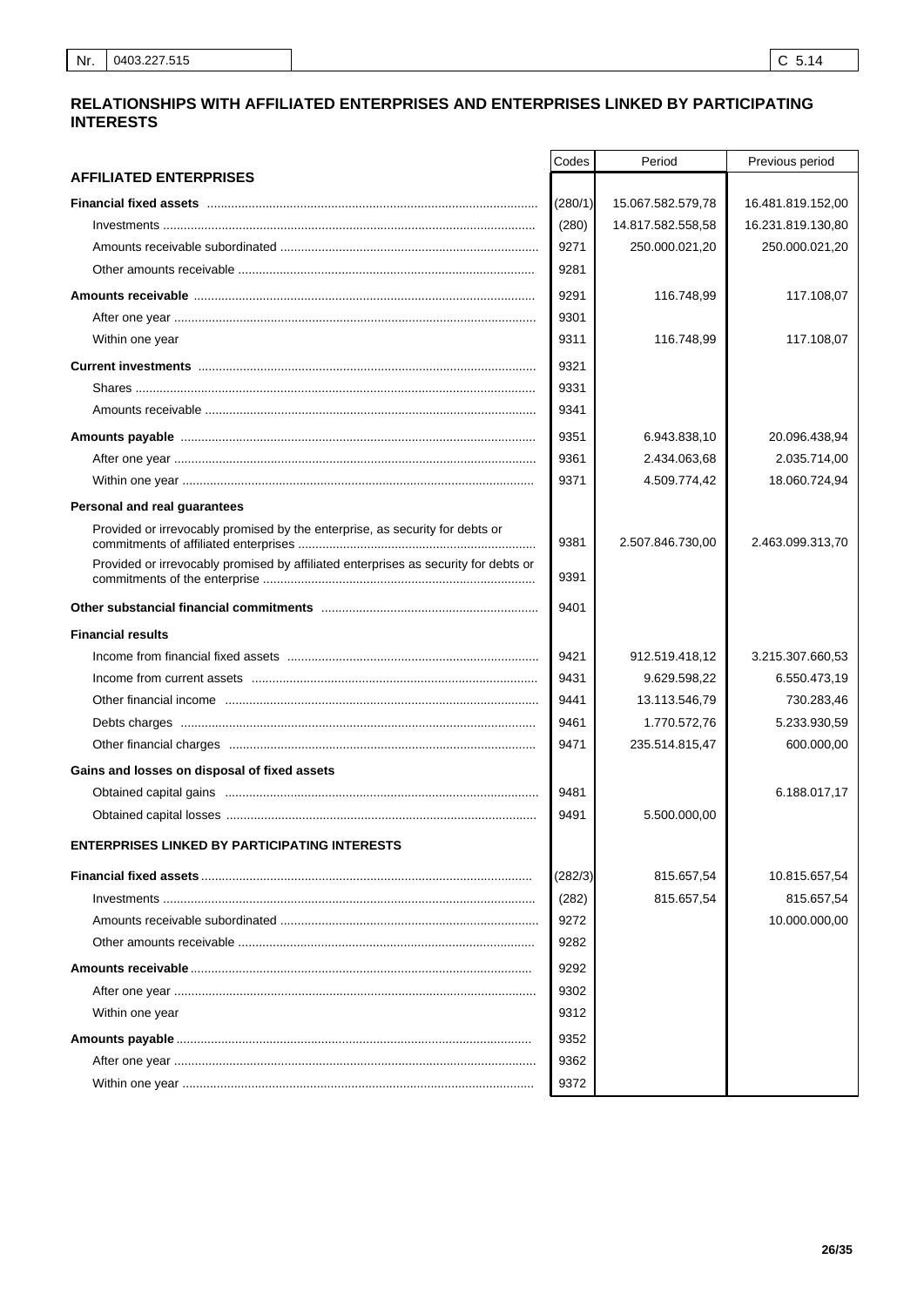## **TRANSACTIONS WITH RELATED PARTIES OUTSIDE NORMAL MARKET CONDITIONS**

**Mention of such operations if they are material, stating the amount of these transactions, the nature of the relationship with the related party and other information about the transactions necessary for the understanding of the financial position of the company:**

Nil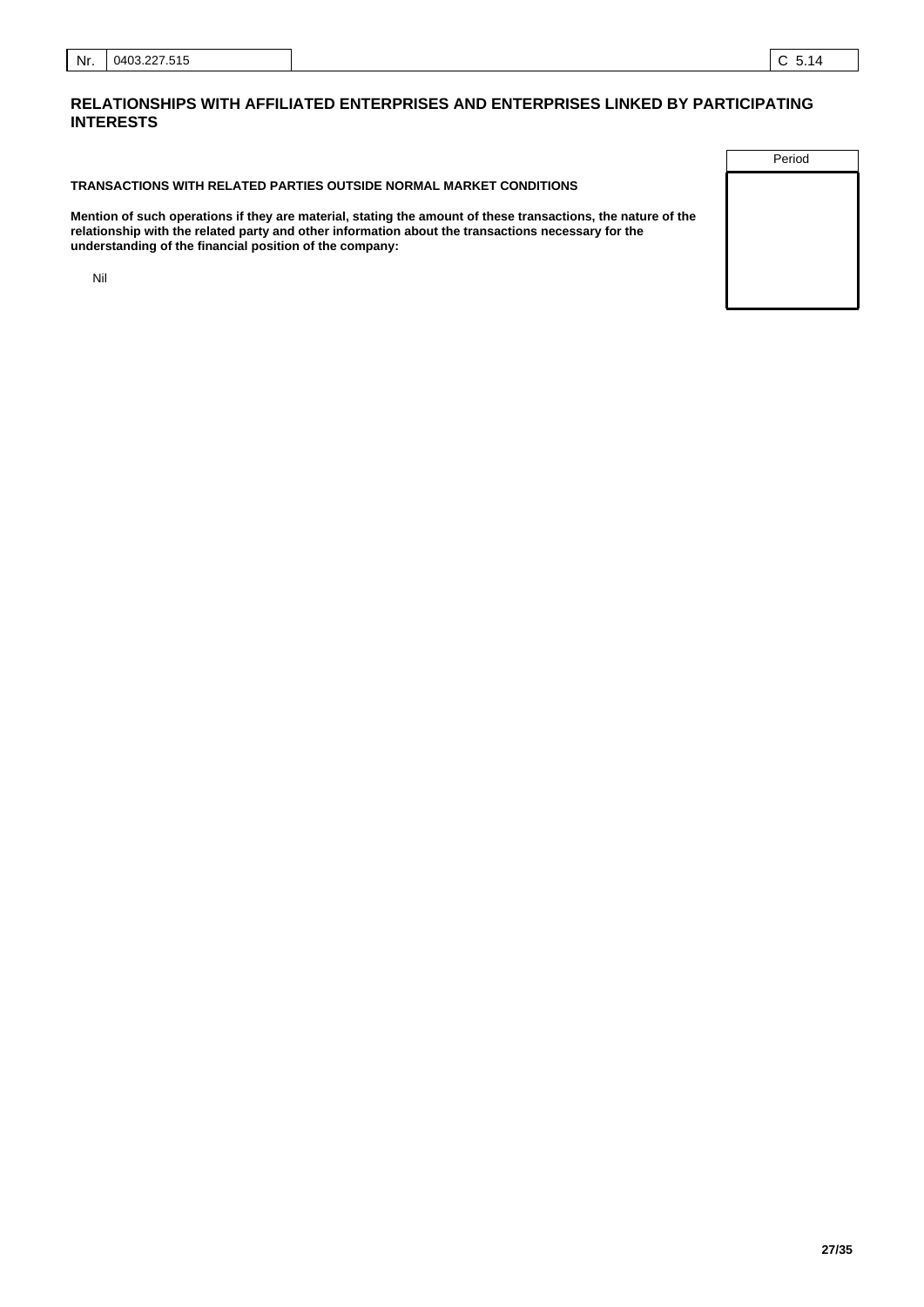|                                                                                                                                                                                                                                                                                                | Codes | Period       |
|------------------------------------------------------------------------------------------------------------------------------------------------------------------------------------------------------------------------------------------------------------------------------------------------|-------|--------------|
| DIRECTORS AND MANAGERS, INDIVIDUALS OR BODIES CORPORATE WHO CONTROL<br>THE ENTERPRISE WITHOUT BEING ASSOCIATED THEREWITH OR OTHER ENTERPRISES<br><b>CONTROLLED BY THESE PERSONS, OTHER ENTERPRISES CONTROLLED BY THE SUB</b><br><b>B. MENTIONED PERSONS WITHOUT BEING ASSOCIATED THEREWITH</b> |       |              |
| Amounts receivable from these persons                                                                                                                                                                                                                                                          | 9500  |              |
| Conditions on amounts receivable                                                                                                                                                                                                                                                               |       |              |
| Guarantees provided in their favour                                                                                                                                                                                                                                                            | 9501  |              |
| Guarantees provided in their favour - Main condition                                                                                                                                                                                                                                           |       |              |
| Other significant commitments undertaken in their favour                                                                                                                                                                                                                                       | 9502  |              |
| Other significant commitments undertaken in their favour - Main condition                                                                                                                                                                                                                      |       |              |
| Amount of direct and indirect remunerations and pensions, included in the income statement, as<br>long as this disclosure does not concern exclusively or mainly, the situation of a single identifiable<br>person                                                                             |       |              |
|                                                                                                                                                                                                                                                                                                | 9503  | 6.696.902,40 |
|                                                                                                                                                                                                                                                                                                | 9504  |              |

|                                                                                                           | Codes | Period     |
|-----------------------------------------------------------------------------------------------------------|-------|------------|
| AUDITORS OR PEOPLE THEY ARE LINKED TO                                                                     |       |            |
|                                                                                                           |       |            |
| <b>Auditor's fees</b>                                                                                     | 9505  | 83.822,80  |
|                                                                                                           |       |            |
| Fees for exceptional services or special missions executed in the company by the auditor                  |       |            |
| Other attestation missions                                                                                | 95061 | 115.392,50 |
| Tax consultancy                                                                                           | 95062 |            |
|                                                                                                           | 95063 |            |
| Fees for exceptional services or special missions executed in the company by people<br>they are linked to |       |            |
| Other attestation missions                                                                                | 95081 |            |
|                                                                                                           | 95082 |            |
|                                                                                                           | 95083 |            |
|                                                                                                           |       |            |

**Mention related to article 133 paragraph 6 from the Companies Code**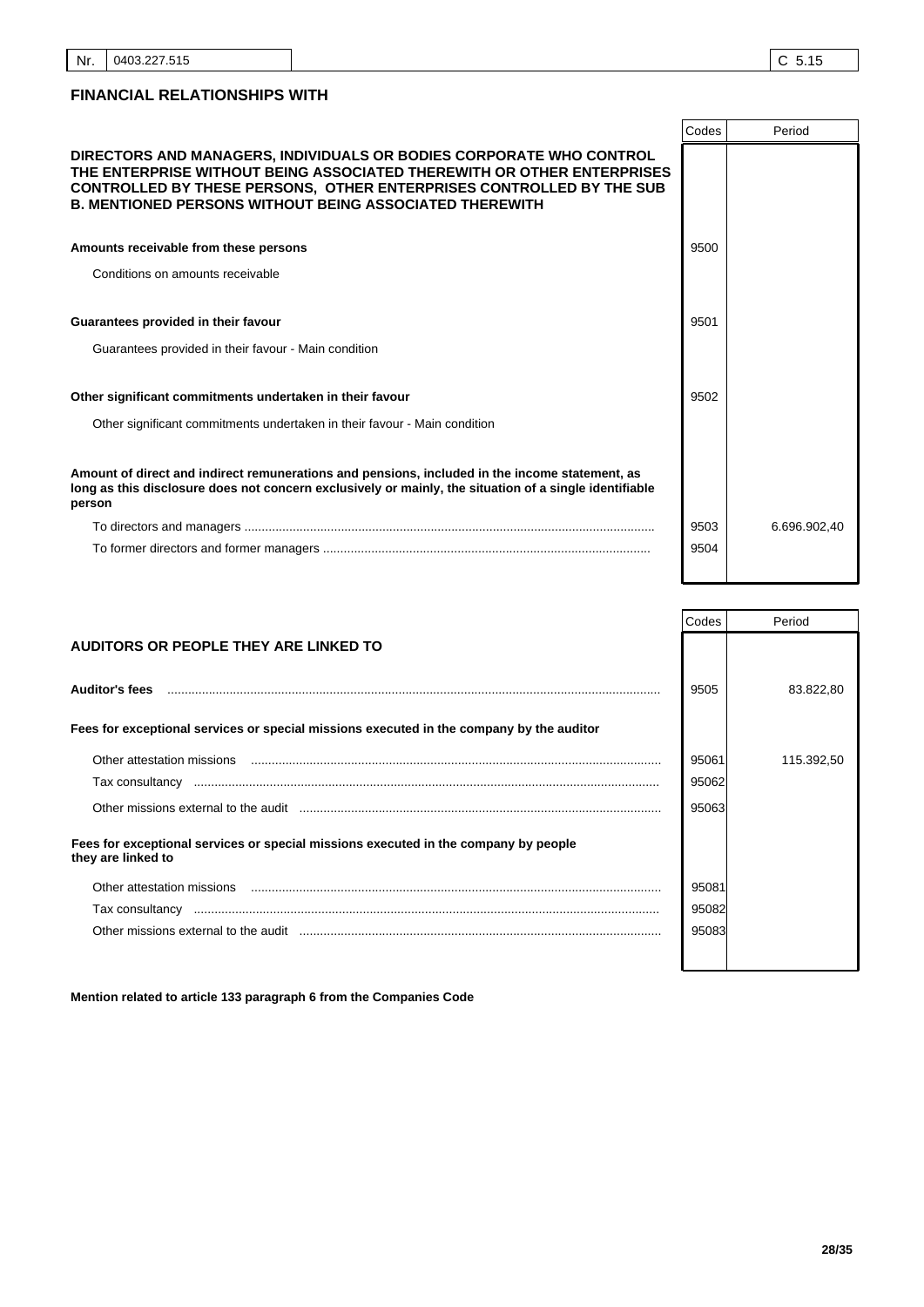## **FAIR VALUE OF FINANCIAL DERIVATIVES NOT MEASURED AT FAIR VALUE WITH INDICATION ABOUT THE NATURE AND THE VOLUME OF THE INSTRUMENTS**

Period Interest Rate Swap 10.405.735,75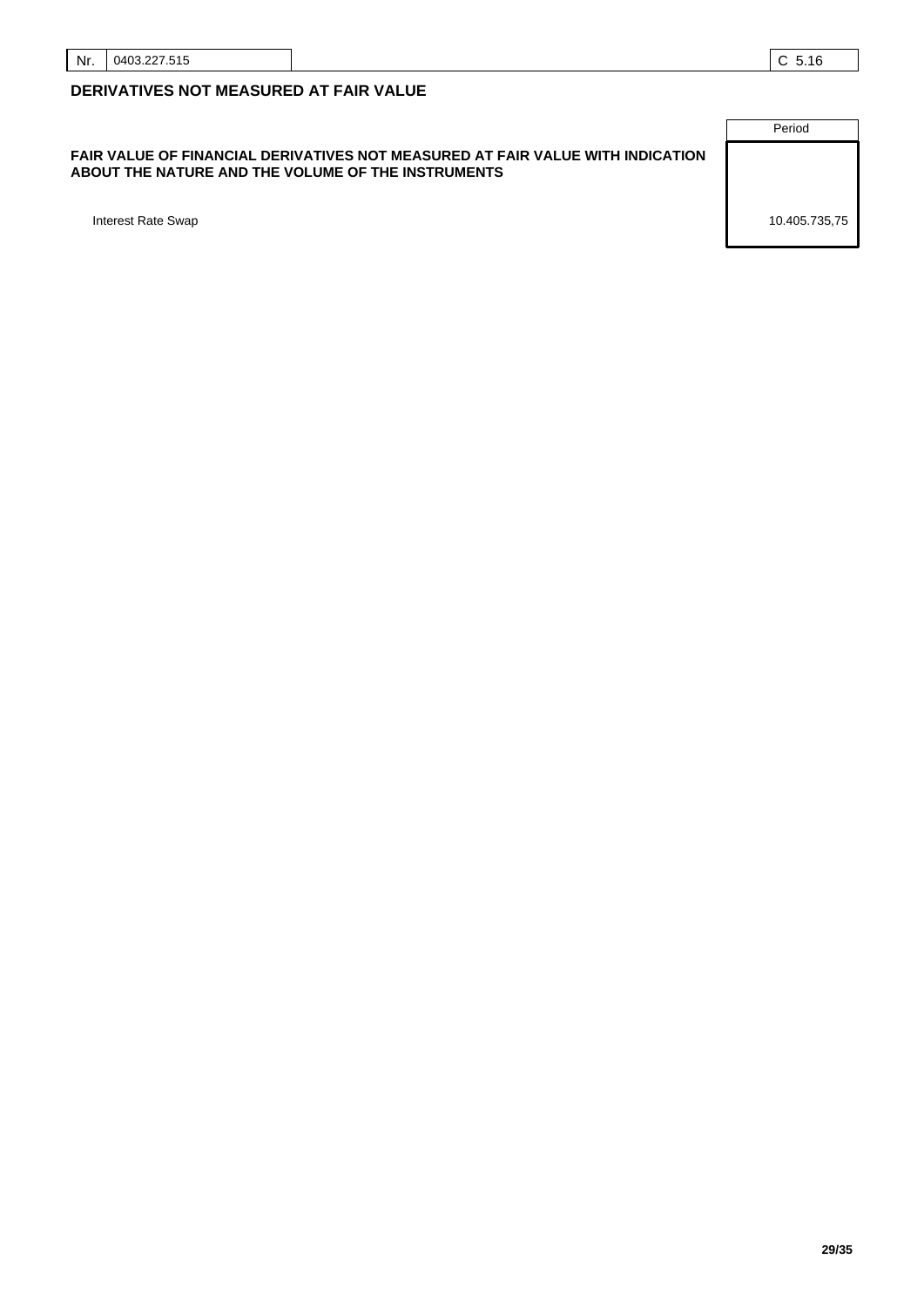## **INFORMATION RELATING TO CONSOLIDATED ACCOUNTS**

#### **INFORMATION THAT MUST BE PROVIDED BY EACH COMPANY, THAT IS SUBJECT OF COMPANY LAW ON THE CONSOLIDATED ANNUAL ACCOUNTS OF ENTERPRISES**

**The enterprise has drawn up publiced a consolidated annual statement of accounts and a management report\***

**The enterprise has not published a consolidated annual statement of accounts and a management report, since it is exempt for this obligation for the following reason\***

The enterprise and its subsidiaries on consolidated basis exceed not more than one of the limits mentioned in art. 16 of Company Law\*

The enterprise itself is a subsidiary of an enterprise which does prepare and publish consolidated accounts, in which her yearly statement of accounts is included\*

If yes, justification of the compliance with all conditions for exemption set out in art. 113 par. 2 and 3 of Company Law:

Name, full address of the registered office and, for an enterprise governed by Belgian Law, the company number of the parent company preparing and publishing the consolidated accounts required:

#### **INFORMATION TO DISCLOSE BY THE REPORTING ENTERPRISE BEING A SUBSIDIARY OR A JOINT SUBSIDIARY**

Name, full address of the registered office and, for an enterprise governed by Belgian Law, the company number of the parent company(ies) and the specification whether the parent company(ies) prepare(s) and publish(es) consolidated annual accounts in which the annual accounts of the enterprise are included\*\*

If the parent company(ies) is (are) (an) enterprise(s) governed by foreign law disclose where the consolidated accounts can be obtained\*\*

Delete where no appropriate.

Where the accounts of the enterprise are consolidated at different levels, the information should be given for the consolidated aggregate at the highest level on the one hand and the lowest level on the other hand of which the enterprise is a subsidiary and for which consolidated accounts are prepared and published.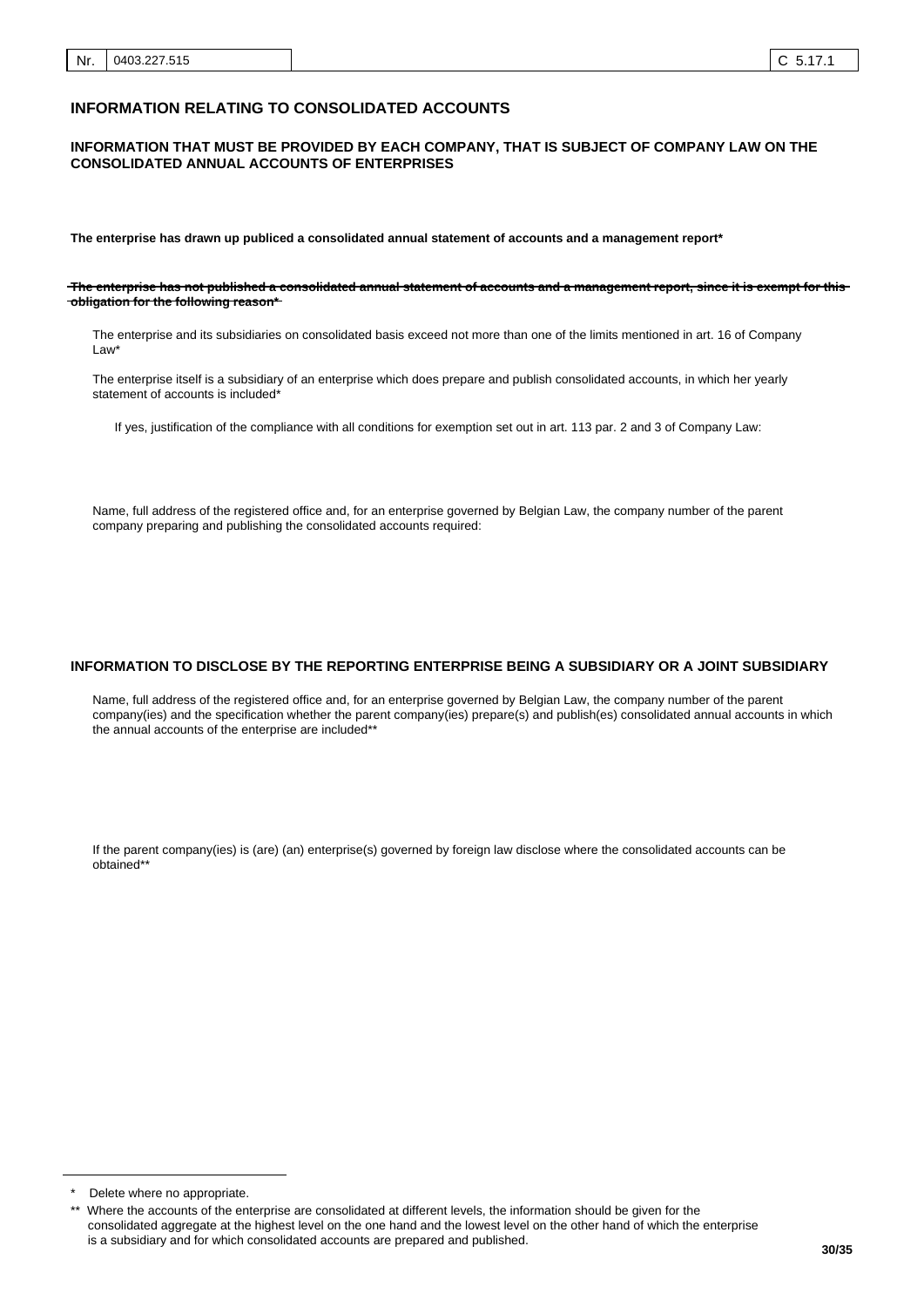## **SOCIAL REPORT**

Numbers of joint industrial committees which are competent for the enterprise:

## **STATEMENT OF THE PERSONS EMPLOYED EMPLOYEES FOR WHOM THE COMPANY HAS SUBMITTED A DIMONA DECLARATION OR ARE RECORDED IN THE GENERAL PERSONNEL REGISTER**

|                                              | Codes | 1. Full-time   | 3. Total (T) or total<br>2. Part-time<br>of full-time<br>equivalents (FTE) |                     | 3P. Total (T) or total<br>of full-time<br>equivalents (FTE) |
|----------------------------------------------|-------|----------------|----------------------------------------------------------------------------|---------------------|-------------------------------------------------------------|
| During the period and the previous<br>period |       | (period)       | (period)                                                                   | (period)            | (previous period)                                           |
| Average number of employees                  | 100   | 37,0           | 5,0                                                                        | (FTE)<br>40,4       | (FTE)<br>37,4                                               |
| Number of hours actually worked              | 101   | 56.336         | 5.451                                                                      | 61.787<br>(T)       | (T)<br>55.731                                               |
| Personnel costs                              | 102   | 5.184.603,00   | 334.910,00                                                                 | 5.519.513,00<br>(T) | (T)<br>5.084.166,07                                         |
| Advantages in addition to wages              | 103   | XXXXXXXXXXXXXX | <b>XXXXXXXXXXXXXXX</b>                                                     | 122.029,00<br>(T)   | (T)<br>60.868,28                                            |

| At the closing date of the period                          | Codes | 1. Full-time | 2. Part-time   | 3. Total in full-time<br>equivalents |
|------------------------------------------------------------|-------|--------------|----------------|--------------------------------------|
| <b>Number of employees</b>                                 | 105   | 36           | 5              | 39,3                                 |
| By nature of the employment contract                       |       |              |                |                                      |
|                                                            | 110   | 36           | 5              | 39,3                                 |
|                                                            | 111   |              |                |                                      |
| Contract for the execution of a specifically assigned work | 112   |              |                |                                      |
|                                                            | 113   |              |                |                                      |
| According to the gender and by level of education          | 120   | 26           | 1              | 26,3                                 |
|                                                            | 1200  |              |                |                                      |
|                                                            | 1201  |              |                |                                      |
|                                                            | 1202  | 1            |                | 1,0                                  |
|                                                            | 1203  | 25           | 1              | 25,3                                 |
|                                                            | 121   | 10           | 4              | 13,0                                 |
|                                                            | 1210  |              |                |                                      |
|                                                            | 1211  | 1            | 1              | 1,5                                  |
|                                                            | 1212  | 4            | $\overline{2}$ | 5.7                                  |
|                                                            | 1213  | 5            | 1              | 5,8                                  |
| By professional category                                   |       |              |                |                                      |
|                                                            | 130   | 4            |                | 4,0                                  |
|                                                            | 134   | 32           | 5              | 35,3                                 |
|                                                            | 132   |              |                |                                      |
|                                                            | 133   |              |                |                                      |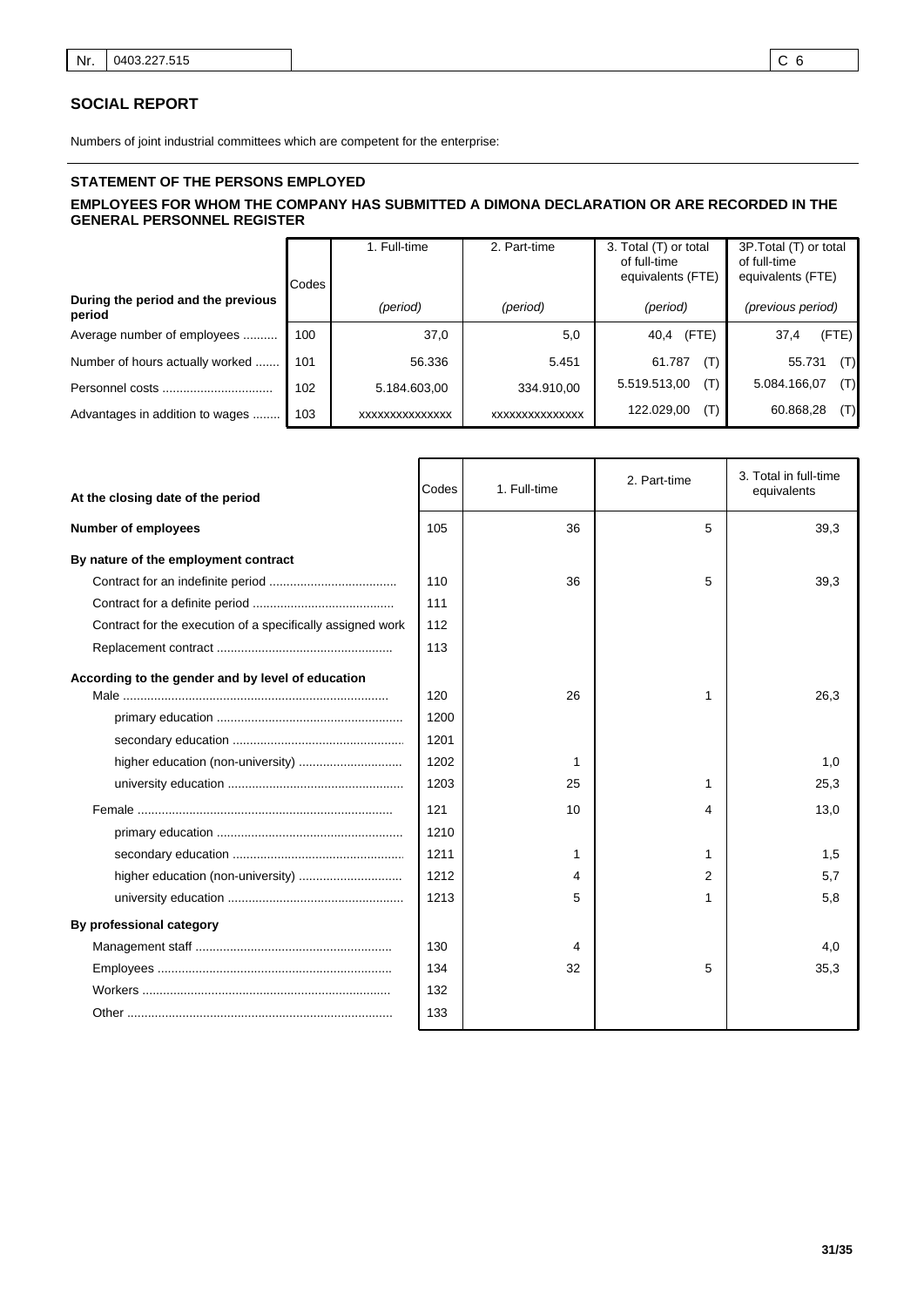# **HIRED TEMPORARY STAFF AND PERSONNEL PLACED AT THE ENTERPRISE'S DISPOSAL**

| During the period | Codes | 1. Temporary<br>personnel | 2. Persons placed<br>at the disposal<br>of the enterprise |
|-------------------|-------|---------------------------|-----------------------------------------------------------|
|                   | 150   |                           |                                                           |
|                   | 151   |                           |                                                           |
|                   | 152   |                           |                                                           |

## **TABLE OF PERSONNEL CHANGES DURING THE PERIOD**

| <b>ENTRIES</b>                                                                                                                                                           | Codes | 1. Full-time | 2. Part-time | 3. Total in full-time<br>equivalents |
|--------------------------------------------------------------------------------------------------------------------------------------------------------------------------|-------|--------------|--------------|--------------------------------------|
| The number of employees for whom the company has<br>submitted a DIMONA declaration or are recorded in the<br>personnel register during the financial year in the general | 205   | 10           |              | 10,8                                 |
| By nature of the employment contract                                                                                                                                     |       |              |              |                                      |
|                                                                                                                                                                          | 210   | 10           |              | 10.8                                 |
|                                                                                                                                                                          | 211   |              |              |                                      |
| Contract for the execution of a specifically assigned work                                                                                                               | 212   |              |              |                                      |
|                                                                                                                                                                          | 213   |              |              |                                      |

| <b>DEPARTURES</b>                                                                                                                                                   | Codes | 1. Full-time | 2. Part-time | 3. Total in full-time<br>equivalents |
|---------------------------------------------------------------------------------------------------------------------------------------------------------------------|-------|--------------|--------------|--------------------------------------|
| The number of employees with a in the DIMONA<br>declaration indicated or in the general personnel register<br>listed date of termination of the contract during the | 305   | 9            | 2            | 10,0                                 |
| By nature of the employment contract                                                                                                                                |       |              |              |                                      |
|                                                                                                                                                                     | 310   | 9            | 2            | 10,0                                 |
|                                                                                                                                                                     | 311   |              |              |                                      |
| Contract for the execution of a specifically assigned work.                                                                                                         | 312   |              |              |                                      |
|                                                                                                                                                                     | 313   |              |              |                                      |
| According to the reason for termination of the<br>employment contract                                                                                               |       |              |              |                                      |
|                                                                                                                                                                     | 340   |              |              |                                      |
|                                                                                                                                                                     | 341   |              |              |                                      |
|                                                                                                                                                                     | 342   |              |              |                                      |
|                                                                                                                                                                     | 343   | 9            | 2            | 10,0                                 |
| Of which the number of persons who continue to<br>render services to the enterprise at least<br>half-time on a self-employed basis                                  | 350   |              |              |                                      |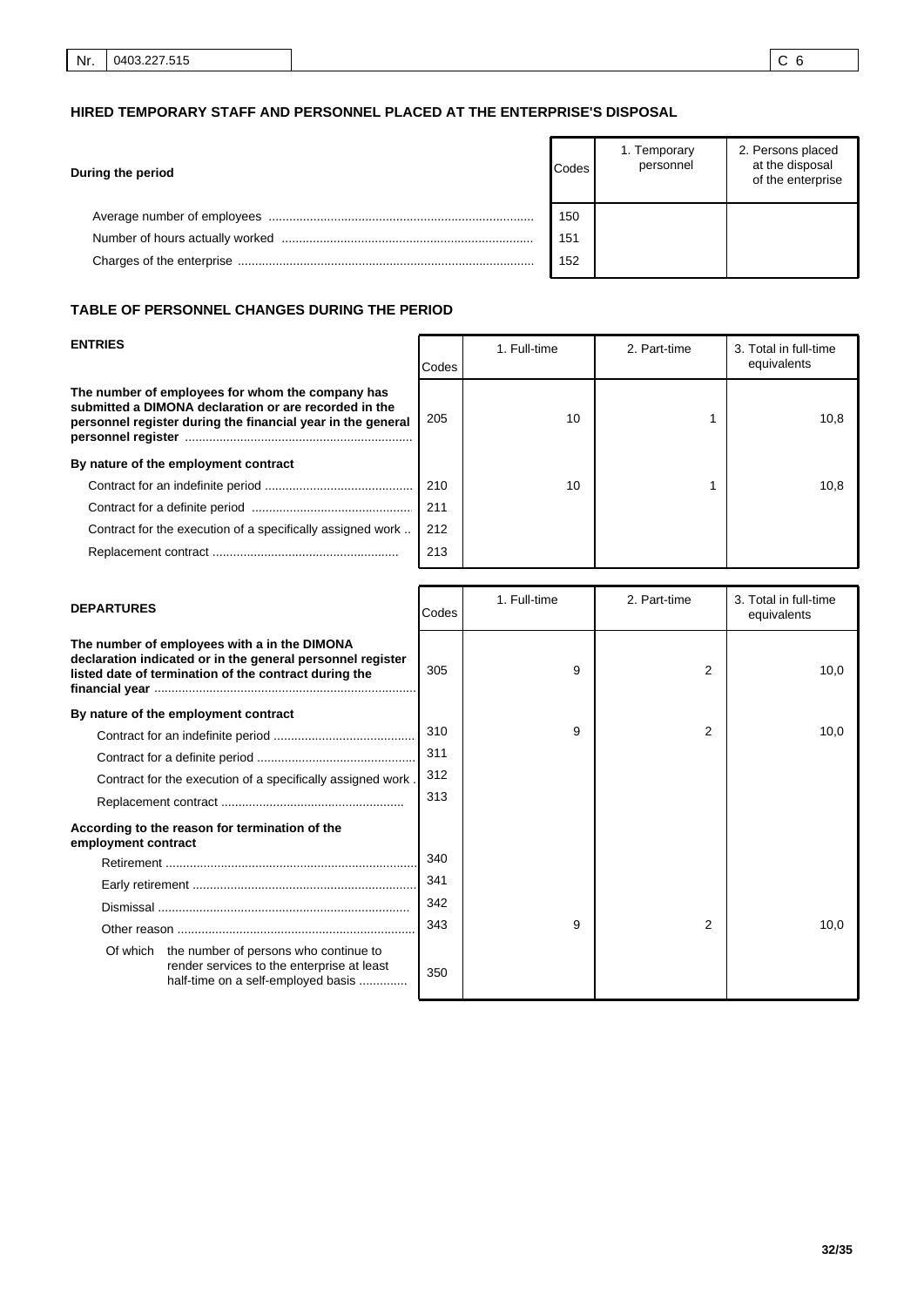## **INFORMATION WITH REGARD TO TRAINING RECEIVED BY EMPLOYEES DURING THE PERIOD**

| Total number of official advanced professional training projects at<br>company expense                    | Codes | Male      | Codes | Female    |
|-----------------------------------------------------------------------------------------------------------|-------|-----------|-------|-----------|
|                                                                                                           | 5801  | 21        | 5811  | 11        |
|                                                                                                           | 5802  | 689       | 5812  | 291       |
|                                                                                                           | 5803  | 83.825,00 | 5813  | 43.908,00 |
|                                                                                                           | 58031 | 83.825,00 | 58131 | 43.908,00 |
| of which paid contributions and deposits in collective funds                                              | 58032 |           | 58132 |           |
|                                                                                                           | 58033 |           | 58133 |           |
| Total number of less official and unofficial advance professional<br>training projects at company expense |       |           |       |           |
|                                                                                                           | 5821  | 21        | 5831  | 12        |
|                                                                                                           | 5822  | 27        | 5832  | 54        |
|                                                                                                           | 5823  | 4.209,00  | 5833  | 2.405,00  |
| Total number of initial professional training projects at company<br>expense                              |       |           |       |           |
|                                                                                                           | 5841  |           | 5851  |           |
|                                                                                                           | 5842  |           | 5852  |           |
|                                                                                                           | 5843  |           | 5853  |           |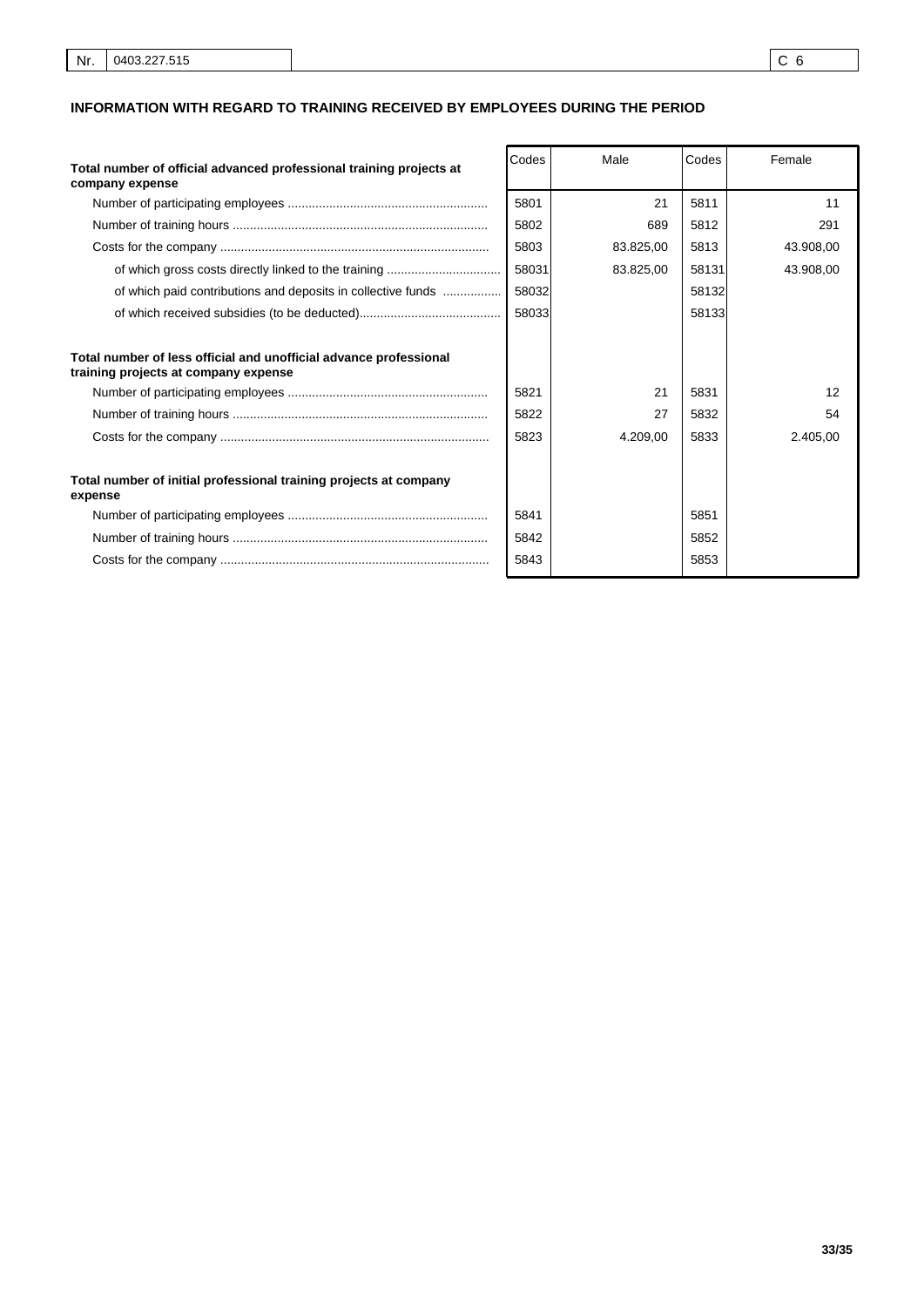#### **VALUATION RULES**

Bel GAAP valuation rules - KBC Group NV - Non-consolidated

1. Formation expenses

The capital increase expenses are directly recognised in full in the result for the financial year in which the capital increase takes place.

- 2. Financial fixed assets and cash movements
- a. Participating interests and other securities in portfolio

Participating interests and shares are valued at acquisition cost, per set identified. The securities sold are valued using method of separating out the price of each component. Additional costs incurred on acquisition of securities are charged immediately to the results for the financial year.

If when the securities are valued at the end of the financial year it is established that they have fallen in value and that this decline is considered real and lasting in nature, a write-down equal to the decline in value identified will be recorded for the securities in question.

To establish the real and lasting nature of the decline in value, the Board of Directors may base itself on:

- for listed securities:
- the trend in the share price;
- " changes in the net worth according to the annual accounts;
- " the performance of and outlook with regard to profitability;
- for unlisted securities:
- " the changes in the net worth according to the annual accounts;
- " the performance of and outlook with regard to profitability;

 If a security on which such a write-down had already been posted exhibits a lasting increase in value, the amount written down will be reversed in whole or in part.

 Participating interests, shares and share certificates classified as financial fixed assets may be revalued if, in light of their usefulness to the company, they exhibit an incontestable and lasting increase in value.

Listed shares and other variable-yield securities are valued at the lower of their acquisition cost and market value at balance sheet date. Other securities are valued at least once a year, based on the annual accounts for the past year. File administrators are responsible for ensuring that any significant negative changes during the course of the year are also dealt with.

#### b. Amounts receivable

 These are recognised at nominal value. However, amounts receivable represented by fixed-income securities are valued at acquisition cost, plus or minus the accrued portion of the premium or discount. The premium or discount is recognised pro rata temporis, on a discounted basis, in the profit & loss account over the remaining term to maturity.

 Amounts receivable in foreign currency are recognised at their equivalent euro value using the fixed exchange rate applying at the end of the preceding month. For the purposes of valuation at the end of the financial year, the carrying value is adjusted according to the fixed exchange rate on 31 December.

The positive and negative translation differences are recognised in profit or loss. If, at the close of the financial year, the realisation value of a receivable is lower than its carrying value, and if this decline in value can be considered real and lasting in nature, a write-down is applied in the amount of the decline identified.

#### 3. Amounts receivable at more than one year and amounts receivable within one year

These are recognised at nominal value. However, amounts receivable represented by fixed-income securities are valued at acquisition cost. The rules set out in paragraph 2.c. apply to amounts receivable in foreign currency and to write-downs on receivables.

#### 4. Contracts in progress

Specific software developed by KBC Group NV for third parties is recognised under 'Contracts in progress'. This concerns the marketing by KBC group of tailor-made software (i.e. software developed on a contractual basis and built entirely to the client's specifications). This software may have been developed from scratch by KBC or using purchased basic software. Contracts in progress are valued at manufacturing price, without taking profit in proportion to the progress of the work.

The manufacturing price includes all costs that can be allocated directly to the project (e.g., third-party development costs, infrastructure, implementation of software). Maintenance and after-sales service is considered as a period expense.

#### 5. Accrued charges and deferred income and deferred charges and accrued income

 These items allow income and expenditure to be allocated to the proper accounting period.

 The option premiums received with regard to the issued stock option plans are recognised in the profit and loss account depending on if and to the extent that the stock options expire or are exercised.

 The option premiums set aside by the employer are recognised pro rata in the profit and loss account as personnel expenses during the